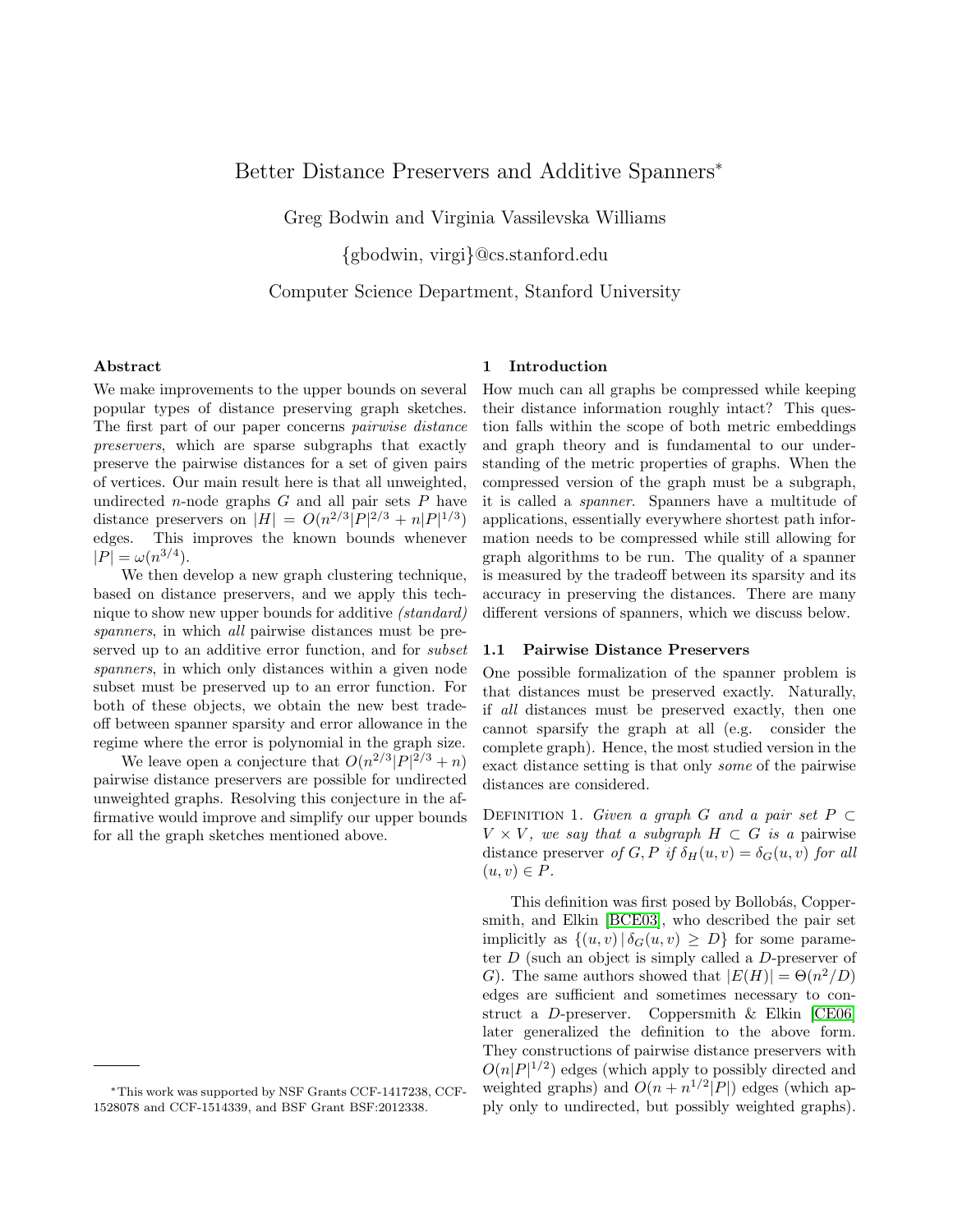They also proved a host of lower bounds; most notably that a superlinear  $(\omega(n+|P|))$  number of edges are necessary for any distance preserver unless  $|P| = O(n^{1/2})$ or  $|P| = \Omega(n^2)$ . This lower bound holds even for undirected and unweighted graphs. This implies that for distance preservers for  $|P| = \Theta(\sqrt{n})$  pairs of nodes,  $\Theta(n)$ edges is both an upper and lower bound.

Distance preservers are fundamental combinatorial objects with many applications. For example, they are commonly used as a tool in creating other types of graph spanners [\[CE06,](#page-14-1) [BCE03,](#page-14-0) [BW15\]](#page-14-2) (we will discuss some of these shortly). Additionally, they were recently applied by Elkin & Pettie [\[EP15\]](#page-15-0) to construct low-stretch path reporting distance oracles. Although they have been successfully applied to several other important problems, no progress on upper or lower bounds for distance preservers themselves has been reported since Coppersmith & Elkin's initial work ten years ago. This paper provides the first such progress.

THEOREM 3. All undirected unweighted graphs G and pair sets P have a distance preserver H with  $|E(H)| =$  $O(n^{2/3} |P|^{2/3} + n |P|^{1/3}).$ 

Following this result, the best upper bounds for undirected unweighted graphs are:

- 1.  $O(n^{2/3} |P|^{2/3})$  when  $|P| = \Omega(n)$  (this paper)
- 2.  $O(n|P|^{1/3})$  when  $\Omega(n^{3/4}) = |P| = O(n)$  (this paper)
- 3.  $O(n + n^{1/2} |P|)$  when  $|P| = O(n^{3/4})$  ([\[CE06\]](#page-14-1))

We consider it fairly unlikely that this piecewise behavior reflects the true upper bound for undirected unweighted pairwise distance preservers. Note that the upper bound  $O(n + n^{2/3} |P|^{2/3})$  is proven for both  $|P| = \Omega(n)$  and for  $|P| = O(n^{1/2})$ . We take this as compelling evidence that this bound is attainable in general.

CONJECTURE 1. Every unweighted, undirected graph G and pair set P admits a pairwise distance preserver on  $O(n + n^{2/3} |P|^{2/3})$  edges.

# 1.2 Graph Clustering

In many applications it is useful to cover the graph with clusters of small radius and small overlap. To this end, a rich body of work has developed a variety of graph clustering techniques following the following principles: each cluster consists of a central "core" plus a surrounding shell of non-core nodes, every node belongs to the core of at least one cluster, and the

<span id="page-1-0"></span>

Figure 1: The state of the art after this paper for pairwise distance preservers on undirected unweighted graphs. Old upper bounds (due to Coppersmith & Elkin [\[CE06\]](#page-14-1)) are in blue, new upper bounds in this paper are in solid green, and our conjectured upper bound is shown by the dotted green line. The dashed red lines are an infinite family of lower bounds due to Coppersmith & Elkin [\[CE06\]](#page-14-1); any tradeoff southeast of any of these lines is not possible in general.

average node belongs to very few clusters, and, typically, each cluster has approximately the same radius. Just a few of the clustering algorithms with this sort of behavior can be found in [\[AP92,](#page-14-3) [Coh93,](#page-14-4) [PR10\]](#page-15-1).

What these algorithms commonly lack is a nontrivial bound on the size of each cluster. This makes them difficult to use for certain applications, particularly those related to spanners with additive error (called additive spanners).

Our contribution is a new clustering algorithm based on distance preservers, that allows us to have a handle of the number of clusters, and can be applied to constructing additive spanners. Our approach is roughly as follows. We threshold the size of each cluster. Clusters that are smaller than the threshold are called "small," and we use arguments based on distance preserver upper bounds to show that very few edges participate in shortest paths passing through the core of a small cluster. Clusters bigger than the threshold are called "large," and we can limit the total number of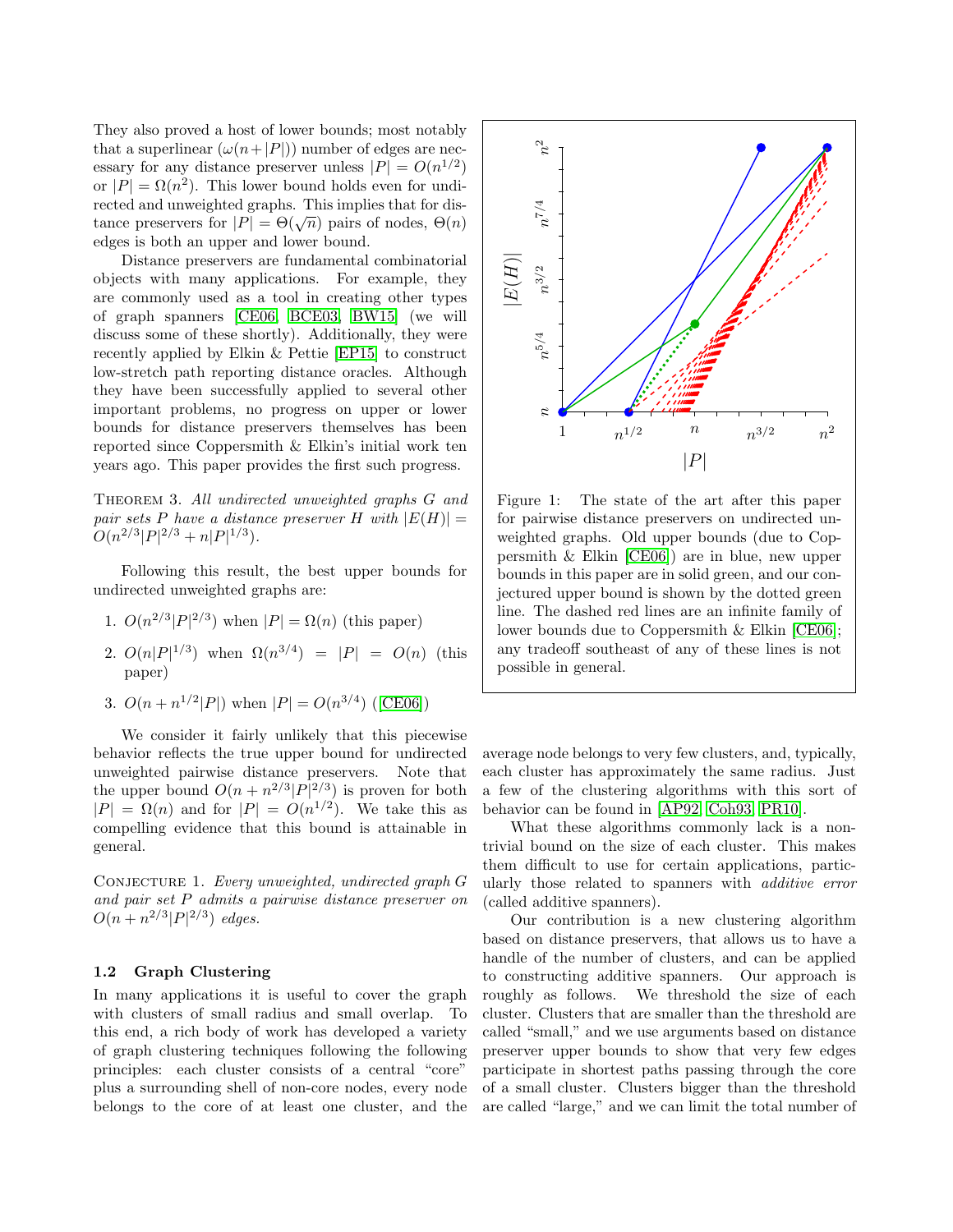large clusters due to the lower bound on the number of nodes each one contains.

Although our underlying clustering technique is similar to prior clustering techniques, our applications to additive spanners require additional properties that do not seem to hold in any prior clustering algorithm. In particular, we need that the "core" of each cluster is contained in a ball of radius  $r$  around a center node, and that the "fringe" (non-core nodes) of the cluster contains the ball of radius 2r around this center node. We devise a new algorithm with these properties.

# 1.3 Additive Spanners

The most popular definition of a spanner is that all pairwise distances must be preserved up to an error function which can be additive, multiplicative, or mixed.

DEFINITION 2. [Spanner] A subgraph H is an  $(\alpha, \beta)$ spanner of a graph G if

$$
\delta_H(u, v) \le \alpha \cdot \delta_G(u, v) + \beta
$$

for all  $u, v \in V$ .

Spanners are well-studied combinatorial objects. Some of their many applications include protocol synchronization in unsynchronized networks [\[PU89a\]](#page-15-2), and the design of low-stretch routing algorithms which follow particularly compact routing tables [\[Cow01,](#page-14-5) [CW04,](#page-14-6) [PU89b,](#page-15-3) [RTZ08,](#page-15-4) [TZ01\]](#page-15-5). They have also been used to create low space distance oracles [\[TZ05,](#page-15-6) [BS07,](#page-14-7) [BK06,](#page-14-8) [RTZ08\]](#page-15-4) and almost-shortest path algorithms [\[EZ06,](#page-15-7) [Elk05,](#page-14-9) [Elk07,](#page-14-10) [DHZ96\]](#page-14-11). Mild variations on graph spanners have appeared in broadcasting [\[FPZW04\]](#page-15-8), solving diagonally dominant linear systems [\[ST04\]](#page-15-9), and more.

Spanners were introduced by Peleg and Shäffer [\[PS89\]](#page-15-10) in the *multiplicative* error setting ( $\beta = 0$ ), and many results followed (e.g.  $[ADD+93, RZ04, RTZ05,$  $[ADD+93, RZ04, RTZ05,$  $[ADD+93, RZ04, RTZ05,$  $[ADD+93, RZ04, RTZ05,$ [BS07\]](#page-14-7)). The more general mixed setting is studied for instance by [\[EP04\]](#page-14-13). In this paper we will focus on the case when the error is additive, i.e. when  $\alpha = 1$ .

DEFINITION 3. [Additive spanner] A subgraph  $H$  is a  $+\beta$  spanner of a graph G if

$$
\delta_H(u, v) \le \delta_G(u, v) + \beta
$$

for all  $u, v \in V$ .

Additive spanners were first considered by Liestman and Shermer [\[LS91,](#page-15-13) [LS93\]](#page-15-14). There are three known constructions of constant error additive spanners:

- 1. +2 spanners on  $O(n^{3/2})$  edges [\[ACIM99\]](#page-14-14)
- 2. +4 spanners on  $\tilde{O}(n^{7/5})$  edges [\[Che13\]](#page-14-15)

# 3. +6 spanners on  $O(n^{4/3})$  edges [\[BKMP05\]](#page-14-16)

Followup work has made various minor improvements to these base constructions, such as shaving log factors, improving the construction time, derandomizing, simplifying, etc. See [\[DHZ96,](#page-14-11) [EP04,](#page-14-13) [RTZ05,](#page-15-12) [TZ06\]](#page-15-15) for work on the +2 spanner or [\[Woo10,](#page-15-16) [Knu14\]](#page-15-17) for work on the +6 spanner.

Progress has mysteriously halted at this  $n^{4/3}$ threshold: it is currently open whether or not there exist spanners on  $O(n^{4/3-\delta})$  edges, even if the additive error function can be as large as  $+n^{o(1)}$ . Breaking this  $n^{4/3}$  barrier is considered to be a major open question [\[DHZ96,](#page-14-11) [BKMP05,](#page-14-16) [BKMP10,](#page-14-17) [Woo10,](#page-15-16) [BW15,](#page-14-2) [Knu14,](#page-15-17) [Che13\]](#page-14-15).

Meanwhile, current lower bounds for additive spanners allow plenty of room for improvement. Erdös' Girth Conjecture [\[Erd64\]](#page-15-18) implies that  $+(2k-1)$  spanners require  $\Omega(n^{1+1/k})$  edges for any constant k; Woodruff [\[Woo06\]](#page-15-19) has shown that this same lower bound holds independent of the Girth Conjecture. This implies that the  $+2$  spanner is tight, but that the other spanners might be improvable; in particular, it is conceivable that there is a  $+\beta_{\epsilon}$  spanner on  $O(n^{1+\epsilon})$  edges for all  $\varepsilon > 0$ .

Given the apparent robustness of the  $n^{4/3}$  barrier to progress, researchers have sought spanners on  $n^{4/3-\delta}$  edges with small polynomial amounts of error. This is where our work lies. The following sparsity bounds have been obtained for  $+O(n^d)$ spanners, presented in chronological order: the first [\[BCE03\]](#page-14-0) had  $O(n^{3/2-d/2})$  edges, then  $+O(n^{4/3-d/3})$ edges in [\[BKMP05\]](#page-14-16), then  $O(n^{9/14-8d/7})$  edges [\[Pet09\]](#page-15-20), then  $\tilde{O}(n^{1/3-2d/3})$  edges with the restriction  $d \leq 4/17$ [\[Che13\]](#page-14-15), then  $\tilde{O}(n^{1-2d})$  edges [\[BW15\]](#page-14-2), and finally  $\tilde{O}(n^{2/5-3d/5})$  [\[BW15\]](#page-14-2). Jointly, these last three spanners form the current state of the art beneath the  $n^{4/3}$ threshold. If the  $O(n^{1/3-2d/3})$  spanner construction [\[Che13\]](#page-14-15) worked for all d, it would beat all other known constructions. Obtaining this tradeoff for all d is considered an important open problem [\[Che13,](#page-14-15) [BW15\]](#page-14-2).

Our work subsumes this open problem, showing that the tradeoff  $O(n^{1/3-2d/3})$  edges with  $+O(n^d)$  error is not optimal for *any d*. Using our new graph clustering technique, we show:

THEOREM 5. Let  $a, b$  be constants such that all graphs and pair sets have a distance preserver on  $O(n + n^a|P|^b)$ Then for any constant  $d > 0$ , all graphs have  $+O(n^d)$  spanners on  $n^{1+o(1)+(a+2b-1)/(a+2b+1)-d(10b-a+1)/(3(a+2b+1))}$  edges.

To understand how different known distance preservers translate into spanners, consider Table [1.](#page-3-0)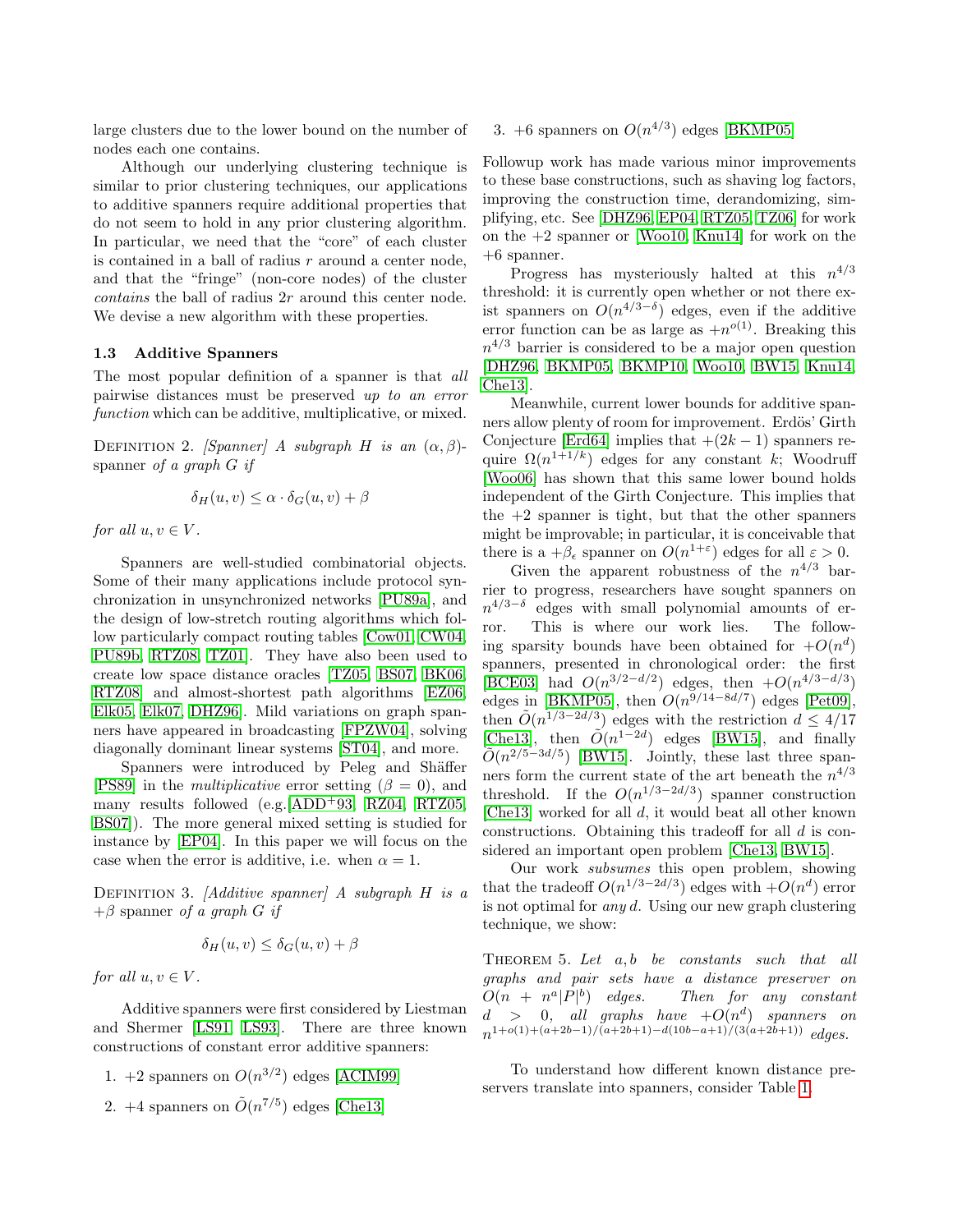<span id="page-3-0"></span>

| Using the preserver bound                              | The spanner has size                        |
|--------------------------------------------------------|---------------------------------------------|
| $O(n^{1/2} P +n)$ (Coppersmith & Elkin [CE06])         | $\tilde{O}(n^{10/7-d})$                     |
| $O(n P ^{1/3})$ if $ P  = O(n)$ (Theorem 3)            | $\tilde{O}(n^{5/4-5d/12})$ if $d \geq 3/13$ |
| $O(n^{2/3} P ^{2/3})$ if $ P  = \Omega(n)$ (Theorem 3) | $\tilde{O}(n^{4/3-7d/9})$ if $d \leq 3/13$  |
| $O(n^{2/3} P ^{2/3}+n)$ (Conjecture 1)                 | $\tilde{O}(n^{4/3-7d/9})$                   |

Table 1: Our new tradeoffs for standard spanners.

In particular, our tradeoff is better than the hypothetical  $n^{1/3-2d/3}$  tradeoff for all  $d > 0$ .



Figure 2: State of the art for  $+\beta$  (polynomial error) additive spanners beneath the  $n^{4/3}$  threshold. Old state-of-the-art upper bounds are in solid blue, and the (previously open)  $n^{1/3-2d/3}$  bound discussed above is shown by the dotted blue line. Our new unconditional upper bounds are in solid green, and the upper bound obtained under our distance preserver conjecture is shown by the dotted green line.

#### 1.4 Subset Spanners

A recent research trend has been to merge the previous two formalizations of the distance sparsification problem: only some pairwise distances must be preserved up to an error function.

DEFINITION 4. Let  $G = (V, E)$  be an undirected unweighted graph, and let  $P \subset V \times V$ . We say that a

Our spanners are the sparsest known for all  $d > 0$ . *subgraph*  $H = (V, E')$  is  $a + \beta$  pairwise spanner of G, P  $i$ f

$$
\delta_H(u,v) = \delta_G(u,v)
$$

for all  $(u, v) \in P$ .

A slight restriction of this concept is:

DEFINITION 5. A subgraph H is  $a + \beta$  subset spanner of a graph G and a node subset S if

$$
\delta_H(u, v) \le \delta_G(u, v) + \beta
$$

for all  $u, v \in S$ .

There are three known constructions for pairwise spanners in their most general form. These are:  $a + 2$ pairwise spanner on  $\tilde{O}(n|P|^{1/3})$  edges due to Kavitha & Varma [\[KV13\]](#page-15-21), a +4 pairwise spanner on  $\tilde{O}(n|P|^{2/7})$ edges due to Kavitha [\[Kav15\]](#page-15-22), and  $a + 6$  pairwise spanner on  $O(n|P|^{1/4})$  edges also due to Kavitha [\[Kav15\]](#page-15-22). There is also a  $+2$  subset spanner on  $O(n|S|^{1/2})$  edges, originally due to Elkin (unpublished). Obtaining a constant error subset spanner on  $O(n|S|^{1/2-\delta})$  edges (or, by extension, a constant error pairwise spanner on  $O(n|P|^{1/4-\delta})$  edges) would be enough to break the  $n^{4/3}$ threshold for standard spanners discussed above. As such, this task seems very difficult.

Like standard spanners, then, it seems important to achieve a good polynomial sparsity/error tradeoff below this bound. However, no progress on this task has yet been reported. The best construction we know is to naively ignore the given pair set and construct a sparse (standard) spanner with polynomial error. It is an important open question [\[CGK13,](#page-14-18) [KV13,](#page-15-21) [BW15\]](#page-14-2) to construct a subset/pairwise spanner that benefits in a natural way from a polynomial error allowance.

That is exactly what we accomplish, for subset spanners. We prove:

THEOREM 4. For any constant  $d > 0$ , all graphs G and node subsets S have  $a + O(n^d)$  subset spanner on  $|E(H)| = \tilde{O}(n) + |S|^{(2b+a-1)/2} n^{1-d(1-a)+o(1)}$  edges.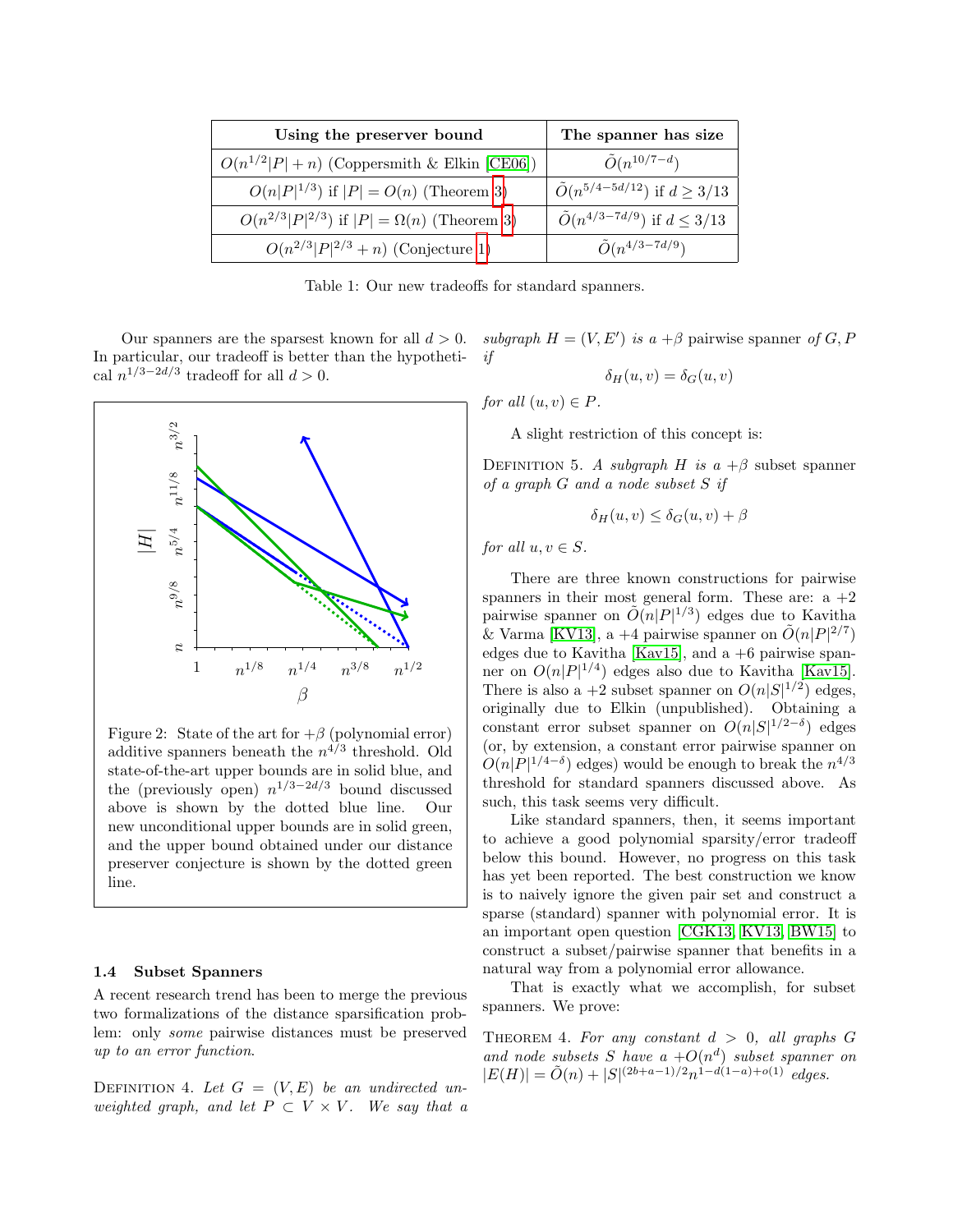| Using the preserver bound                              | The sub. spanner has size                           |
|--------------------------------------------------------|-----------------------------------------------------|
| $O(n^{1/2} P +n)$ (Coppersmith & Elkin [CE06])         | $ S ^{3/4}n^{1-d/2+o(1)}$                           |
| $O(n P ^{1/3})$ if $ P  = O(n)$ (Theorem 3)            | $ S ^{1/3}n^{1+o(1)}$ if $ S  = O(n^{2d})$          |
| $O(n^{2/3} P ^{2/3})$ if $ P  = \Omega(n)$ (Theorem 3) | $ S ^{1/2}n^{1-d/3+o(1)}$ if $ S  = \Omega(n^{2d})$ |
| $O(n^{2/3} P ^{2/3}+n)$ (Conjecture 1)                 | $ S ^{1/2}n^{1-d/3+o(1)}$                           |

Table 2: Our new tradeoffs for subset spanners.

# 2 Conventions

All graphs in this paper are undirected and unweighted. The variable  $n$  is reserved for the number of nodes in the graph G currently being discussed. If  $G = (V, E)$  be a graph, then we say P is a pair set on G if  $P \subset V \times V$ . We use the notation  $\delta_G(u, v)$  to refer to the shortest path distance between  $u$  and  $v$  in the graph  $G$ . For a node u in G, we denote by  $B_<(u,r)$  the set of nodes at distance r or less from u. Similarly,  $B_<(u, r)$  is the set of nodes at distance strictly less than  $r$  from  $u$ , and  $B=(u, r)$  is the set of nodes at distance exactly r from u.

#### 3 Pairwise Distance Preservers

Recall the following definition from the introduction:

DEFINITION 1. Given a graph G and a pair set  $P \subset$  $V \times V$ , we say that a subgraph  $H \subset G$  is a pairwise distance preserver of G, P if  $\delta_H(u, v) = \delta_G(u, v)$  for all  $(u, v) \in P$ .

Prior work has considered distance preservers on possibly directed or weighted G, but we will restrict our attention to the undirected and unweighted case.

One can imagine a pair set in which each pair  $(u, v) \in P$  has a unique shortest path in G. In this case, there is no room for algorithmic cleverness in the construction of the preserver  $H$ ; it is necessary that H is exactly the union of these shortest paths. The entire algorithmic component of the problem lies in path tiebreaking: if there is a pair  $(u, v)$  such that G contains several equally short paths between  $u$  and  $v$ , then we need to choose which one of these to include in our preserver. We formalize this as follows:

DEFINITION 6. A path tiebreaking scheme on a graph G is a function  $\rho_G$  that maps node pairs  $(u, v)$  to a shortest path in G from u to v.

Given a graph  $G$  and a pair set  $P$ , one can construct a distance preserver by simply choosing a tiebreaking scheme  $\rho_G$ , and then setting  $H = \bigcup_{p \in P} \rho_G(p)$ . No generality is lost in this approach.

A major theme of this section is the difference in power between various tiebreaking schemes.

# 3.1 Old Tiebreaking Schemes

Coppersmith & Elkin's upper bound of  $O(n\sqrt{|P|})$  is realized regardless of the tiebreaking scheme used. Their anzed regardless of the theoretical scheme used. Then<br>other upper bound of  $O(n + \sqrt{n}|P|)$  is realized only by tiebreaking schemes with the following property:

DEFINITION 7. A tiebreaking scheme  $\rho_G$  is consistent if, whenever  $w, x \in \rho_G(u, v)$ , we have  $\rho_G(w, x) \subset$  $\rho_G(u,v)$ .

They also use a slight variant on the following definition:

DEFINITION 8. Let  $H$  be a directed graph. A branching event b is a pair of distinct edges that enter the same node.

The metaphor at work here is that we imagine starting with an edgeless graph, and then build a distance preserver by adding directed paths to it one by one. Each branching event captures one instance of two paths intersecting (although "free" intersections, in which the intersecting edge was already in the preserver due to another path, are not counted).

<span id="page-4-0"></span>The following lemma (also due to Coppersmith & Elkin) explains why this is a useful quantity to consider:

LEMMA 1.  $[CE06]$  A graph H with b branching events contains  $O(n + (nb)^{1/2})$  edges.

Proof. By a convexity argument, we have

$$
b = \sum_{v \in V} \binom{\deg_{in} v}{2} \ge \sum_{v \in V} \binom{\lceil |H|/n \rceil}{2}
$$

Assuming  $\lceil |H|/n \rceil \geq 2$  (and so  $|H| > n$ ), we have

$$
\sum_{v \in V} {\binom{\lceil |H|/n \rceil}{2}} = \Theta(n(|H|/n)^2) = \Theta(|H|^2/n)
$$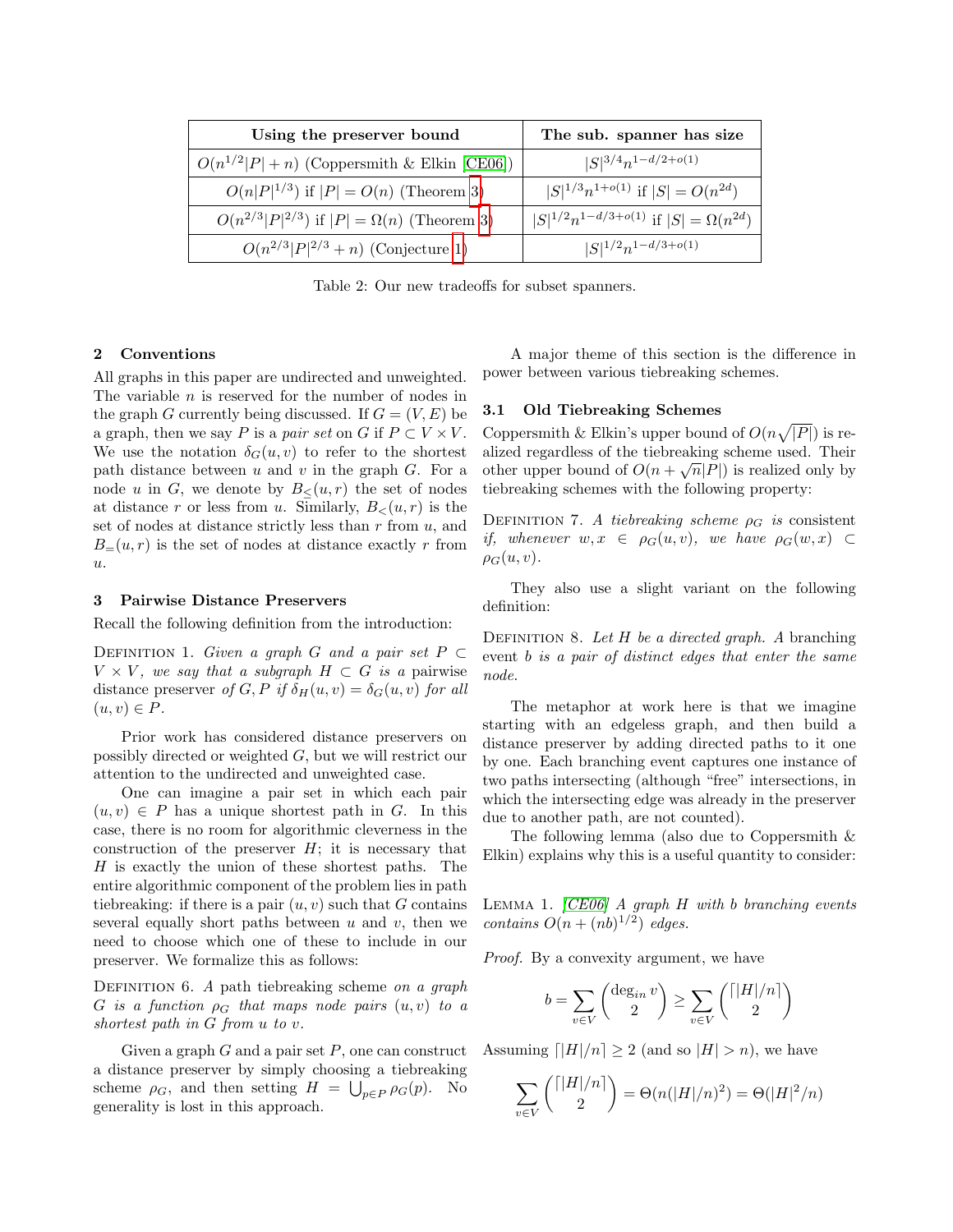Therefore, if  $|\underline{H}| > n$ , we have  $\sqrt{bn} = \Omega(|H|)$ . So  $|H| = O(n + \sqrt{bn}).$  $\overline{bn}$ ).

The proof of the  $O(n + n^{1/2} |P|)$  upper bound is now straightforward. Let  $H = \bigcup_{p \in P} \rho_G(p)$  be your distance preserver of  $G, P$ . If  $\rho_G$  is a consistent tiebreaking scheme, it is not too hard to see that any pair of paths  $\rho_G(p_1)$  and  $\rho_G(p_2)$  can contribute at most two branching events to  $H$ , and therefore  $H$  has only  $O(|P|^2)$  branching events. The  $O(n + n^{1/2}|P|)$  upper bound then follows from Lemma [1.](#page-4-0)

We now know that any consistent tiebreaking scheme implements the Coppersmith & Elkin upper bounds of  $O(\min\{n + n^{1/2} |P|, n |P|^{1/2}\})$ . Looking forward, how can these upper bounds be improved? There are two possible directions of research. Perhaps (1) there are stronger upper bounds that apply to arbitrary consistent tiebreaking schemes, and we just need to refine our proofs. Or maybe (2) we have exhausted the potential of the consistency definition, and in order to move forward, we will need to invent some new tiebreaking schemes that have other properties besides consistency. Our first result is that the answer is (2): the Coppersmith & Elkin bounds are tight for consistent tiebreaking schemes.

THEOREM 1. For infinitely many  $n$  and any parameter  $\frac{1}{2} \leq c \leq 1$ , there is an unweighted, undirected graph G on n nodes, a pair set P of size  $n^c$ , and a consistent tiebreaking scheme  $\rho_G$  such that

<span id="page-5-0"></span>
$$
\left| \bigcup_{p \in P} \rho_G(p) \right| = n^{1/2} |P|
$$

*Proof.* Let  $q = n^{1/2}$  be a prime. Let G be the complete graph on  $q$  layers; that is, it consists of  $q$  layers of  $q$ nodes, with edges placed such that a node in layer L is adjacent to exactly the set of nodes in layer  $L - 1$ (if  $L \neq 1$ ) and  $L + 1$  (if  $L \neq q$ ). Let P be any set of pairs  $(u, v)$  such that u is in layer 1 and v is in layer q. Number the nodes in each layer from 0 to  $q - 1$ . Define  $\rho_G$  by the following rule: if u is the  $i^{th}$  node in the first layer, and v is the  $j<sup>th</sup>$  node in the last layer, then  $\rho_G(u, v)$  is the path that repeatedly travels from the  $k^{th}$  node in the  $L^{th}$  layer to the  $(k + (i - j) \mod q)$ node in the  $(L+1)^{th}$  layer.

We claim that no two paths  $\rho_G(p_1), \rho_G(p_2)$  intersect on more than a single node. To see this: suppose that  $\rho_G(w, x), \rho_G(u, v)$  share the  $a^{th}$  node in layer L and also the  $b^{th}$  node in layer  $L' > L$ . Then

$$
a + (w - x)(L' - L) \equiv b \equiv a + (u - v)(L' - L) \mod q
$$

(where integers  $a, b, u, v, w, x$  stands in for the numbering of the nodes  $a, b, u, v, w, x$  in their respective



Figure 3: The graph described in Theorem [1,](#page-5-0) with  $n^{1/2} = 7$  (not pictured: all possible edges between any two adjacent layers). We use  $P = L1 \times L7$  (or any subset of this, if  $c < 1$ ). The first four paths  $\rho_G(p)$  that start at the first node in L1 have been drawn on the graph. Note that each pair intersects on only one node.

layer). Since  $q$  is prime we can reduce this equation to  $w - x \equiv u - v$ . We then have:

$$
w + (w - x)L \equiv a \equiv u + (w - x)L \mod q
$$

and so  $w = u$ . This implies that  $(w, x) = (u, v)$ , and so in fact these paths are identical.

Since each pair of paths intersects on only 1 or 0 nodes, it is clear that  $\rho_G$  is consistent. Additionally, this condition implies that no two paths share an edge. Since  $\delta_G(p) = n^{1/2}$  for all  $p \in P$ , each path adds exactly  $n^{1/2}$  edges to the preserver, and the claim follows.  $\square$ 

THEOREM 2. or infinitely many n and any parameter  $1 \leq c \leq 2$ , there is an unweighted, undirected graph G on n nodes, a pair set  $P$  of size  $n^c$ , and a consistent tiebreaking scheme  $\rho_G$  such that

$$
\left| \bigcup_{p \in P} \rho_G(p) \right| = n|P|^{1/2}
$$

*Proof.* Let  $q = n^{c/2}$  be a prime. Construct the complete graph on  $n/q$  layers of q nodes each, and choose your pair set to be any appropriately-sized set of nodes such that each pair has one node in the first layer and the other node in the last layer. The proof is now identical to that of Theorem [1.](#page-5-0)  $\Box$ 

# 3.2 New Tiebreaking Schemes

We will next prove a new upper bound of  $O(n^{2/3}|P|^{2/3}+$  $n|P|^{1/3}$ ). By the theorems above, this improvement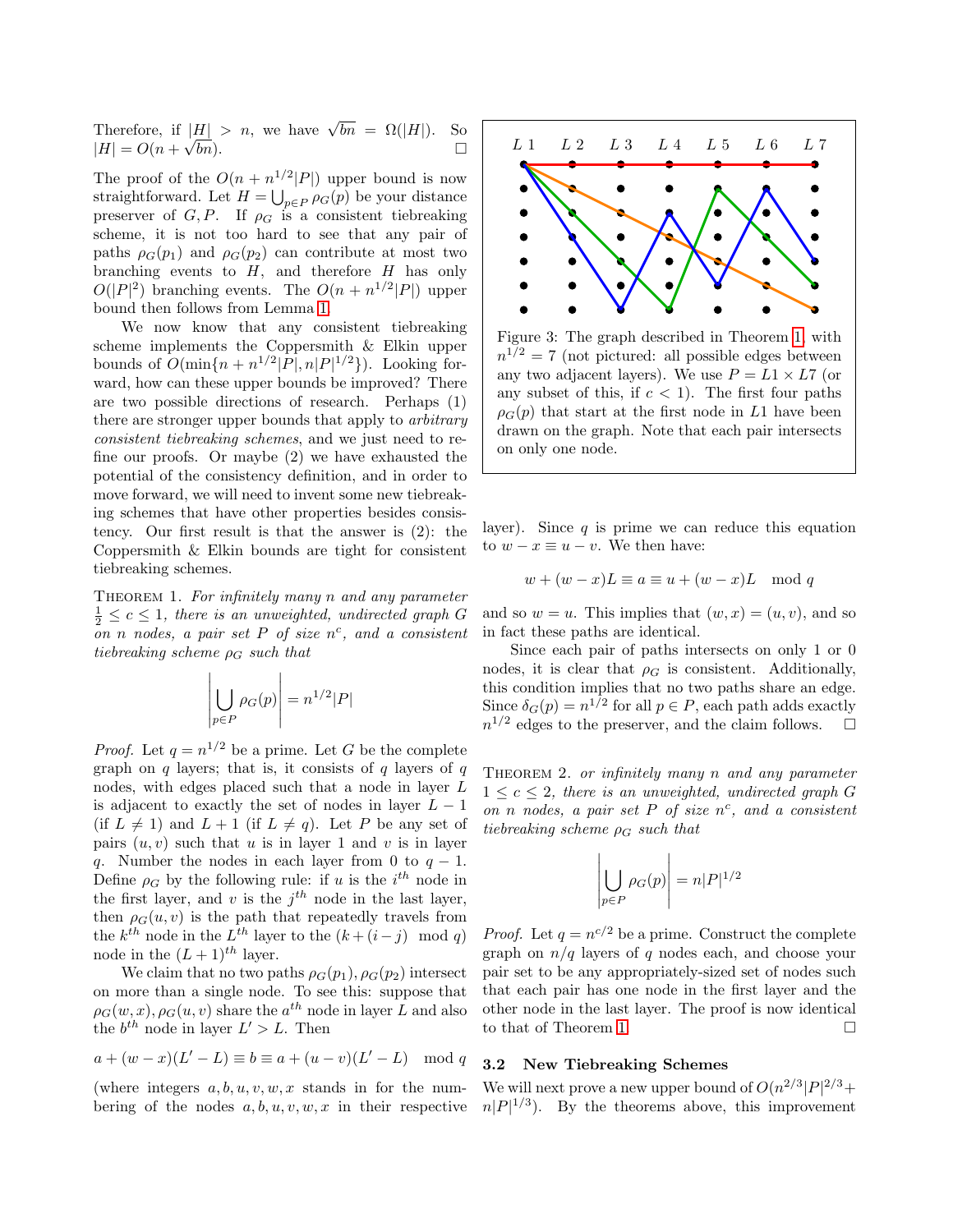will require a new tiebreaking scheme. This scheme is contained in the following lemma:

<span id="page-6-1"></span>LEMMA 2. Let  $G$  be an unweighted undirected graph, and let S be a subset of nodes such that every pair of nodes in S is distance d or less apart. Let P be a pair set such that every pair in P has a shortest path incident on S. Then there is a tiebreaking scheme  $\rho_G$  such that

$$
\left| \bigcup_{p \in P} \rho_G(p) \right| = O(n + (n|P||S|d)^{1/2})
$$

 $\mathbf{I}$ 

*Proof.* By Lemma [1,](#page-4-0) it suffices to prove that  $H$  has  $O(|P||S|d)$  branching events. We will do exactly that. Let  $H = (V, \emptyset)$  be a distance preserver that we will build iteratively. Assign each pair  $p \in P$  to a node  $u \in S$  such that  $p$  has a shortest path through  $u$ . Expand the pair set as follows: if  $(a, b)$  is in the pair set and is owned by node u, replace it with two pairs  $(u, a)$  and  $(u, b)$ . We will add a shortest path to our preserver for each pair in this expanded pair set, and for purposes of counting branching events, we will direct each edge from the node closer to u to the node closer to  $a/b$ .

Fix an ordering of the nodes in S, and add all paths that belong to an earlier node before adding any paths that belong to a later node. For each node  $u \in S$  in order, start adding its paths to  $H$  according to any consistent tiebreaking scheme. We will maintain the following invariant: for each previously added path p belonging to a node  $v$  that precedes  $u$  in the ordering, at most  $2d + 1$  paths belonging to u branch with p. If we ever add a path belonging to  $u$  that violates this invariant, we will pause the algorithm and reroute one or more of these  $2d + 2$  paths to restore the invariant.

Suppose that there are  $2d + 2$  paths belonging to s that have each added a distinct edge entering some previously added path  $p$ , owned by node  $v$ . Let  $v_1, \ldots, v_{2d+2}$  be distinct nodes in p on which a path owned by  $u$  adds an edge, ordered by distance from  $v$ (so  $\delta_G(v, v_1) < \delta_G(v, v_2)$  and so on). By the triangle inequality, we have for all  $1 \leq j \leq 2d + 2$ :

$$
\delta_G(u, v) \ge \delta_G(u, v_j) - \delta_G(v, v_j) \ge -\delta_G(u, v)
$$

We also know  $\delta_G(u, v) \leq d$ , so we can write

$$
d \ge \delta_G(u, v_j) - \delta_G(v, v_j) \ge -d
$$

By the pigeonhole principle, there exist values  $1 \leq j$  $k \leq 2d+2$  with

$$
\delta_G(u, v_j) - \delta_G(v, v_j) = \delta_G(u, v_k) - \delta_G(v, v_k)
$$

And so

$$
\delta_G(u, v_j) + \delta_G(v, v_k) - \delta_G(v, v_j) = \delta_G(u, v_k)
$$



(a) Suppose that  $u, v \in S$ , with v preceding u in the ordering, and let  $p$  be a path owned by  $v$ . If paths owned by u enter p at  $2d+2$  or more different points ...



(b) ... then we can reroute one of these paths, without stretching its length, so that it coincides with another path up until it reaches  $p$  (in this picture, we have rerouted green into orange).

Figure 4: A graphical depiction of the "rerouting" technique from Lemma [2.](#page-6-1)

$$
\delta_G(u, v_j) + \delta_G(v_j, v_k) = \delta_G(u, v_k)
$$

We may therefore replace the prefix  $\rho_G(u, v_k)$  of all paths that first intersect  $p$  at the node  $v_k$  with the new prefix  $\rho_G(u, v_j) \cup \rho_G(v_j, v_k)$ , and this replacement will not stretch any of these paths. In doing so, we now have that no paths owned by  $u$  intersect  $p$  at the node  $v_k$ , and so the invariant is restored.

Note that when we perform this rerouting, we cannot introduce any new edges to the preserver; therefore, when we repair the invariant on the path  $p$ , we will not destroy the invariant on any other path.  $\square$ 

With this lemma in hand, we can now prove our new upper bound.

<span id="page-6-0"></span>THEOREM 3. All undirected unweighted graphs G and pair sets P have a distance preserver H with  $|E(H)| =$  $O(n^{2/3} |P|^{2/3} + n |P|^{1/3}).$ 

*Proof.* Let  $\epsilon$  be a parameter. Start adding paths from P to the (initially empty) preserver in any order, according to any tiebreaking scheme. Suppose that at some point during this process, a node  $u$  gains the following property: there exists a set of at most  $n^{\epsilon}$  nodes within distance 1 of u such that  $n^{2\epsilon}$  distinct paths pass through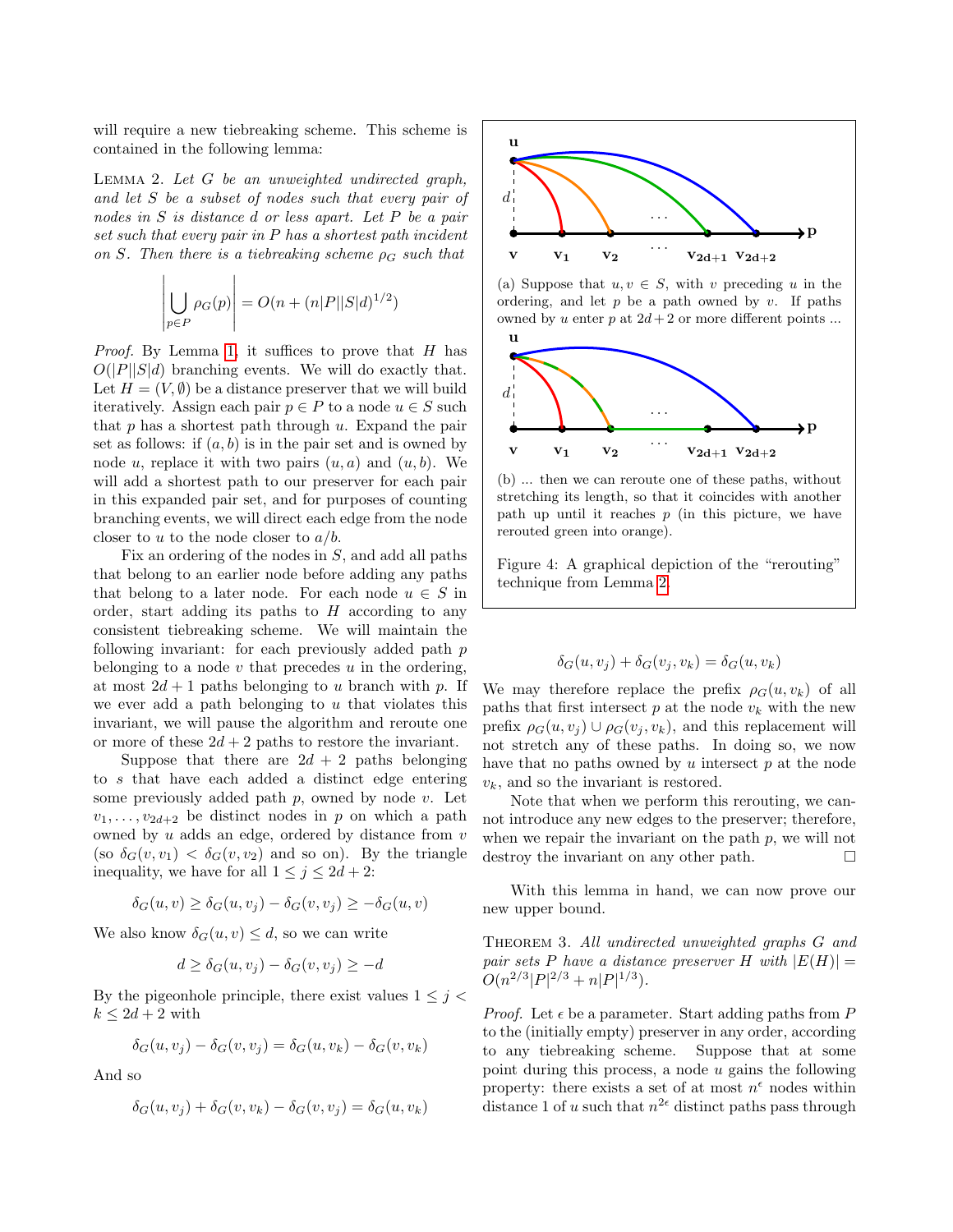these nodes. We then remove exactly  $n^{2\epsilon}$  of these paths from the preserver and create an auxiliary preserver that handles only these paths. We can now apply Lemma [2](#page-6-1) to these paths with  $d = 2, |S| \leq n^{\varepsilon}, |P| = n^{2\varepsilon}.$ Therefore, the auxiliary preserver has  $O(n + n^{1/2+3\varepsilon/2})$ edges.

At the end of this process, we have some number of auxiliary preservers, plus a "leftover" preserver full of paths that were never removed by the above process. We will next argue that the leftover preserver has only  $O(n^{1+\epsilon})$  edges. The leftover preserver has the property that, for all nodes v, there is no set of  $n^{\epsilon}$  nodes within distance 1 of v such that at least  $n^{2\epsilon}$  distinct paths pass through one of these nodes. Unmark all nodes and all edges. Repeat the following process until you can do so no longer:

- 1. Choose an unmarked node v.
- 2. If v has fewer than  $n^{\varepsilon}$  unmarked neighbors, then mark  $v$  and all its incident edges.
- 3. If v has more than  $n^{\varepsilon}$  unmarked neighbors, then choose  $n^{\varepsilon}$  of its neighbors, and mark all of these nodes and their incident edges.

Once we have marked all nodes, it is clear that we have also marked all edges. Each time we mark a single node, we mark at most  $n^{\epsilon}$  edges along with it. Each time we mark a set of  $n^{\epsilon}$  nodes, we mark at most  $4n^{2\epsilon}$  edges along with it (the edges belonging to  $n^{2\epsilon}$  paths incident on this set). Therefore the graph has  $O(n^{\epsilon})$  times as many edges as it has nodes. So the leftover preserver has size  $O(n^{1+\epsilon})$  edges.

We will next bound the size of the auxiliary preservers. First suppose that  $\varepsilon \leq \frac{1}{3}$ , and so the size of each auxiliary preserver is  $O(n)$ . We then set  $n^{\varepsilon} = |P|^{1/3}$ . The size of the leftover preserver is then  $O(n|P|^{1/3})$ . Additionally, each auxiliary preserver handles  $|P|^{2/3}$ paths, and so at most  $|P|^{1/3}$  of them exist, so (by a union bound) the total size of the auxiliary preservers is  $O(n|P|^{1/3})$ . The total size of the leftover plus auxiliary preservers is then  $O(n|P|^{1/3})$ .

Finally, suppose that  $\varepsilon \geq \frac{1}{3}$ , and so the size of each auxiliary preserver is  $O(n^{1/2+3\varepsilon/2})$ . We then set  $n^{\varepsilon} = |P|^{2/3}/n^{1/3}$ . The size of the leftover preserver is then  $O(n^{2/3} |P|^{2/3})$ . Additionally, each auxiliary preserver handles  $|P|^{4/3}/n^{2/3}$  paths, and so we can have at most  $n^{2/3}/|P|^{1/3}$  auxiliary preservers. Each one costs  $O(|P|)$  edges, and so (by a union bound) the total size of the auxiliary preservers is  $O(n^{2/3} |P|^{2/3})$ . The total size of the leftover plus auxiliary preservers is then  $O(n^{2/3}|P|^{2/3}).$ 

Regardless of the value of  $\varepsilon$ , then, the total size of the distance preserver can be expressed as

$$
O(n^{2/3}|P|^{2/3} + n|P|^{1/3}).
$$

The best known upper bounds are now  $O(n^{1/2} |P|)$ when  $\Omega(n^{1/2}) = |P| = O(n^{3/4})$ , then  $O(n|P|^{1/3})$  when  $\Omega(n^{3/4}) = |P| = O(n)$ , then  $O(n^{2/3} |P|^{2/3})$  when  $\Omega(n) = |P| = O(n^2)$ . We consider it fairly unlikely that this piecewise behavior reflects the "true" distance preserver upper bound.

<span id="page-7-0"></span>CONJECTURE 1. Every unweighted, undirected graph  $G$ and pair set P admits a pairwise distance preserver on  $O(n + n^{2/3} |P|^{2/3})$  edges.

See Figure [1](#page-1-0) in the introduction for a visualization of these bounds.

Throughout the rest of this paper, we will reserve a and b for the following purpose:

DEFINITION 9. We define  $a, b$  to be constants such that one can always construct distance preservers on  $O(n +$  $n^a|P|^b$  edges.

This allows us to prove general results in terms of a and b, and then substitute in any preserver upper bound at the end.

### 4 Graph Clustering with Preservers

# 4.1 Graph Clustering

<span id="page-7-1"></span>We begin with the following clustering algorithm:

LEMMA 3. Let  $G = (V, E)$  be an undirected unweighted graph, and let r be a parameter. In polynomial time, one can find a set of nodes  $v_1, \ldots, v_k$  (called "cluster" centers") and a set of integers  $r_1, \ldots, r_k$ , with  $r \leq r_i \leq$  $r \cdot n^{o(1)}$ , such that the following properties hold:

1. For each node  $v \in V$ , there is an i such that  $v \in B_{\leq}(v_i,r_i)$ 

2. 
$$
\sum_{i=1}^{k} |B_{\leq}(v_i, 2r_i)| = \tilde{O}(n)
$$

The set  $B_{\leq}(v_i, 2r_i)$  is called the "cluster" centered at  $v_i$  (also denoted  $X_i$ ), and the set  $B_{\leq}(v_i, r_i)$  is called the "core" of the cluster  $X_i$  (also denoted  $C_i$ ).

This lemma is very similar to many previously known region-growing algorithms (see [\[AP92,](#page-14-3) [Coh93,](#page-14-4) [PR10\]](#page-15-1) for example). The additional structure we need, which forces us to devise a new algorithm rather than recycling an old one, is that the core of each cluster is padded by non-core nodes for at least  $r_i$  distance in every direction.

*Proof.* First, for every node  $v \in V$ , we will compute a value  $r_v$ . Initialize  $r_v \leftarrow r$ . Check to see if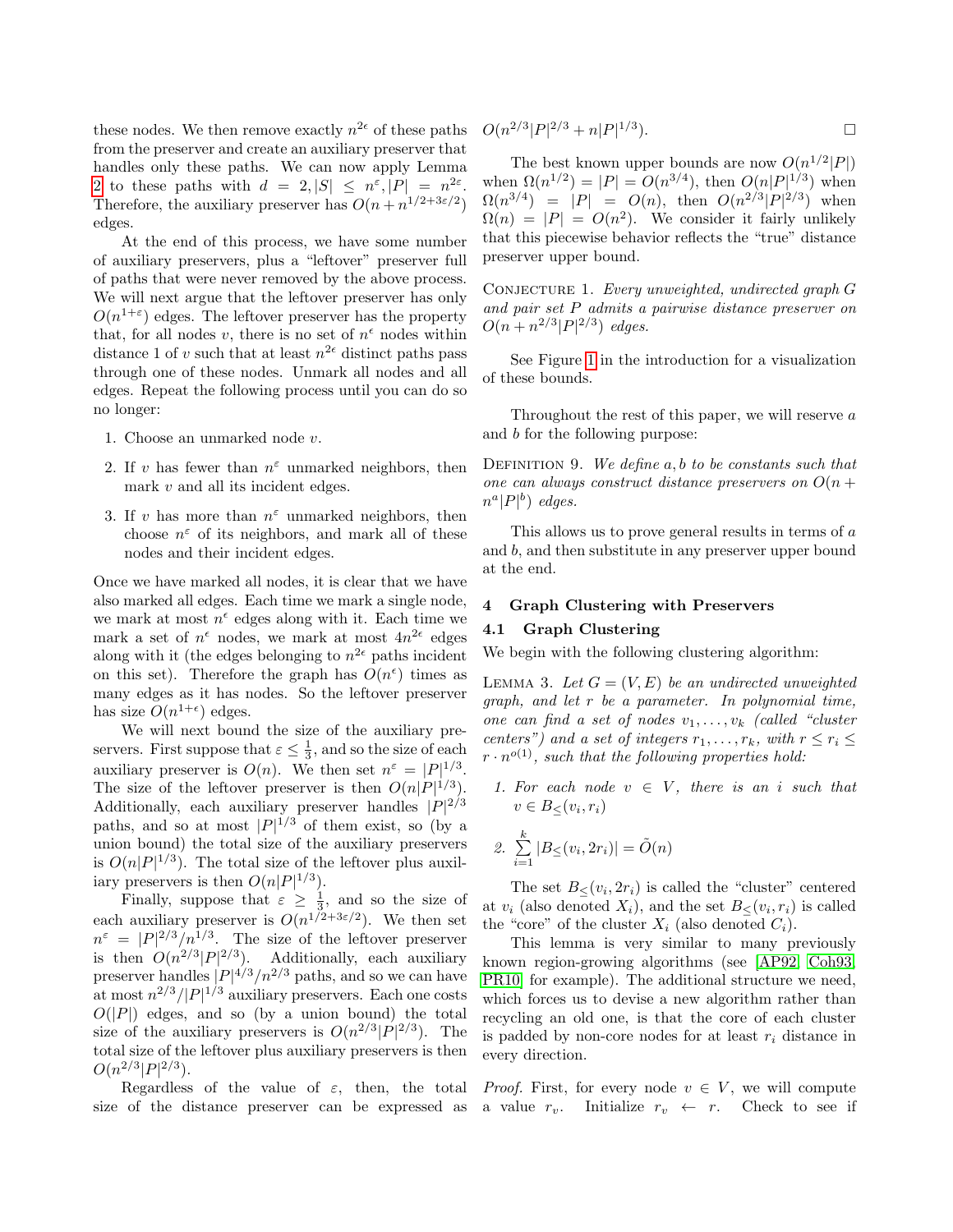$|B_{\leq}(v,r_v)| \log n \geq |B_{\leq}(v, 4r_v)|$ . If so, fix  $r_v$  at its current value and move on to the next node  $v \in V$ . If not, set  $r_v \leftarrow 4r_v$  and repeat. In each iteration of the process, we multiply  $r_v$  by 4 while we multiply  $|B_{\leq}(v, r_v)|$  by at least log n. Since  $|B_{\leq}(v, r_v)| \leq n$  at all times, we iterate at most  $\frac{\log n}{\log \log n}$  times, and so the final value of  $r_v$  is at most  $r \cdot 4^{(\log n)/(\log \log n)} = r \cdot n^{o(1)}$ .

Sort all nodes  $v \in V$  descendingly by the value of  $r_v$ . Now, repeat the following process until you can do so no longer:

- 1. Remove the first remaining node  $v$  from the list, and add it to the set of cluster centers, calling it  $v_i$  and incrementing i (i starts at 1). Set its corresponding  $r_i$  value to be  $2r_v$ .
- 2. For each node u with  $B_{\leq}(u, r_u) \cap B_{\leq}(v, r_v) \neq \emptyset$ , delete u from the list.

We claim that we have generated a set of cluster centers with all desired properties. We have already shown that  $r \leq r_i \leq r \cdot n^{o(1)}$  for all *i*. Next, we will show that for all  $v \in V$ , there is an i such that  $v \in B_{\leq}(v_i, r_i)$ . If v is a cluster center, then the claim is trivial. Otherwise, there must be some cluster center  $v_i$  that preceded v in the list with the property that  $B_{\leq}(v_i, r_{v_i}) \cap B_{\leq}(v, r_v) \neq \emptyset$ . By the triangle inequality, this implies that  $\delta_G(v_i, v) \leq$  $r_{v_i} + r_v \leq 2r_{v_i} = r_i$ , which implies the claim.

Finally, we must show that  $\sum_{k=1}^{k}$  $\sum_{i=1}^{n} |B_{\leq}(v_i, 2r_i)| = \tilde{O}(n).$ Note that the sets  $B_{\leq}(v_i,r_i/2)$  (where  $v_i$  is a cluster center) are disjoint. We then have

$$
\sum_{i=1}^{k} |B_{\le}(v_i, 2r_i)| \le \log n \cdot \sum_{i=1}^{k} |B_{\le}(v_i, r_i/2)| \le n \log n
$$

implying the claim.

We will add some machinery to this clustering algorithm to make it useful for spanner creation. We will make the following distinction in cluster size:

DEFINITION 10. A cluster  $X$  is large with respect to a parameter  $\mathcal{E}$  if  $|X| \geq r^{2b/(2b+a-1)} \mathcal{E}^{1/(2b+a-1)}$ , or small otherwise.

<span id="page-8-0"></span>Our choice of exponents is designed to push through the following lemma:

LEMMA 4. For each small cluster  $X_i$  with center  $v_i$ , there is an integer  $r_i < \bar{r_i} \leq 2r_i$  with

$$
|B_{\leq}(v_i, \bar{r}_i)|^a (|(B_{=}(v_i, \bar{r}_i)|^2)^b = O(|B_{<}(v_i, \bar{r}_i)|\mathcal{E})
$$

Proof. Suppose otherwise, towards a contradiction. Then we have

$$
|B_{=}(\nu_i, \bar{r}_i)| \ge c|B_{<}(\nu_i, \bar{r}_i)|^{(1-a)/(2b)} \mathcal{E}^{1/(2b)}
$$

for all  $r_i < \bar{r}_i \leq 2r_i$  and constants c. We can interpret this expression as a recurrence relation on the size of  $B_{\leq}(v_I, \bar{r_i})$  as  $\bar{r_i}$  grows from  $r_i + 1$  to  $2r_i$  (denoted  $S_{\bar{r_i}}$ ).

$$
S_{r_i+1} \ge 1
$$
 and  $S_{k+1} \ge S_k + cS_k^{(1-a)/(2b)} \mathcal{E}^{1/(2b)}$ 

And so

$$
\Delta_k \ge c S_k^{(1-a)/(2b)} \mathcal{E}^{1/(2b)}
$$

where  $\Delta_k = S_{k+1} - S_k$ . This is a discrete approximation of the differential equation

$$
\frac{d S_k}{d k} \ge c \mathcal{E}^{1/(2b)} S_k^{(1-a)/(2b)}
$$

which has the standard form  $y'(x) = \alpha y(x)^{\beta}$  (in this case,  $\alpha = c\mathcal{E}^{1/(2b)}$ , and  $\beta = (1 - a)/(2b)$ , and so our discrete version enjoys the same asymptotics. The general solution to this differential equation is  $y =$  $c_1(\alpha x)^{1/(1-\beta)}$ . Accordingly, for our discrete version, we gain:

$$
S_{r_i+k} \ge c' (\mathcal{E}^{1/(2b)} k)^{1/(1-(1-a)/(2b))}
$$

where  $c'$  is some new constant dependent on the old value of c. Algebraic manipulation now yields

$$
S_{r_i+k} \ge c'(\mathcal{E}^{1/(2b)}k)^{2b/(2b+a-1)}
$$
  
\n
$$
S_{r_i+k} \ge c'\mathcal{E}^{1/(2b+a-1)}k^{2b/(2b+a-1)}
$$
  
\n
$$
S_{2r_i} \ge c'\mathcal{E}^{1/(2b+a-1)}r_i^{2b/(2b+a-1)}
$$
  
\n
$$
S_{2r_i} \ge c'\mathcal{E}^{1/(2b+a-1)}r^{2b/(2b+a-1)}
$$

If we choose  $c$  such that  $c'$  is sufficiently large, this contradicts the assumption that  $X_i$  is small.  $\Box$ 

This lemma is the heart of our reduction from spanners to distance preservers, and it is the entire reason we have gone through the trouble to build our own clustering algorithm. The idea is that, for each cluster, one of the following two cases must happen: (1) each subsequent layer of nodes around the core represents a significant growth in the cluster size, or  $(2)$  one of these layers  $L$ is unusually small, and therefore it is "cheap" to make a distance preserver on the pair set  $L \times L$ .

<span id="page-8-1"></span>LEMMA 5. Let  $X$  be a large cluster. Let  $Q$  be a set of node pairs contained in X. If  $|Q|$  =  $O(r^{2(1-a)/(2b+a-1)}\mathcal{E}^{2/(2b+a-1)}),$  then there is a tiebreaking scheme  $\rho_X$  such that

$$
\left|\bigcup_{q\in Q}\rho_X(q)\right| = O(|X|\mathcal{E})
$$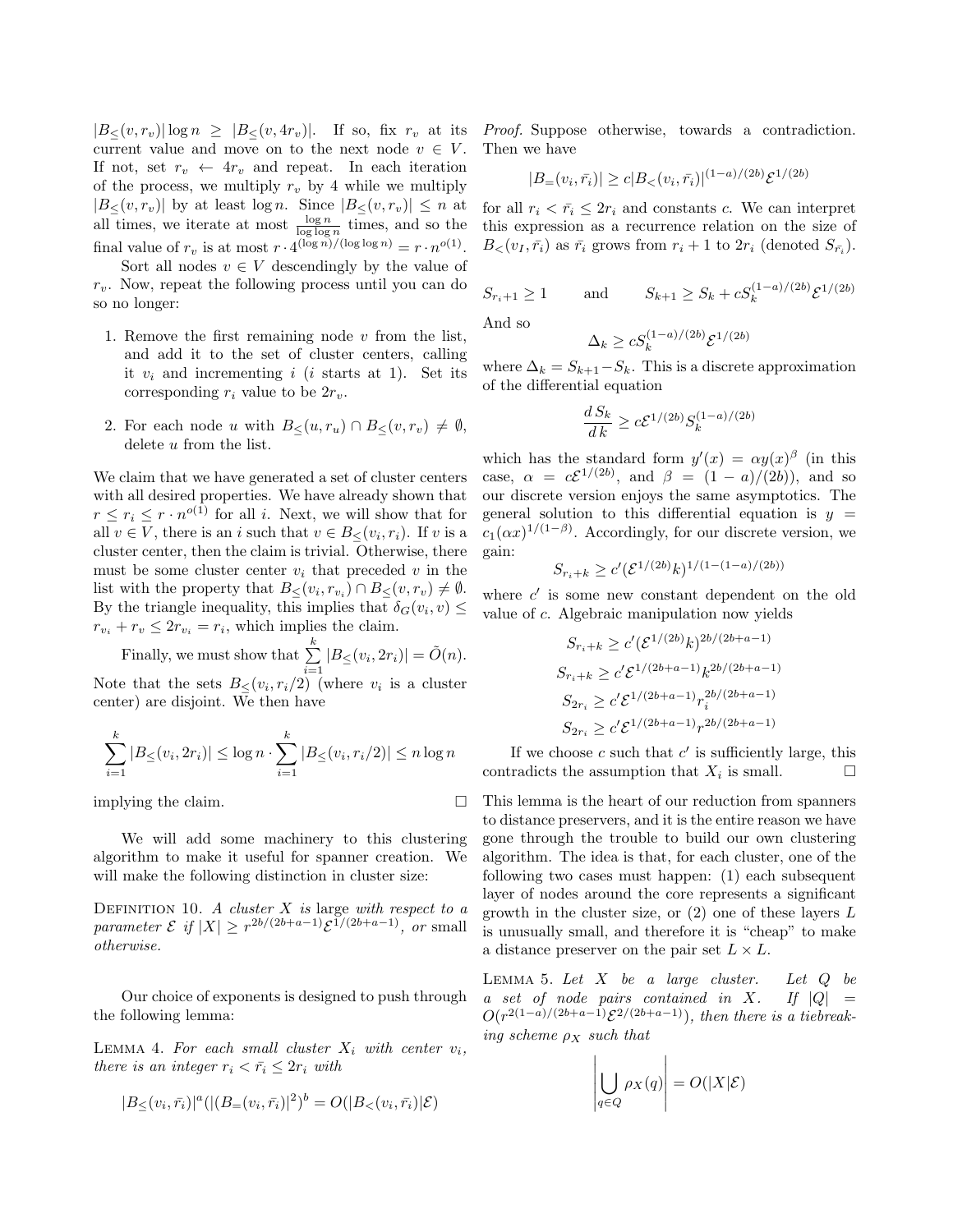| Using the distance preserver bound                     | A large cluster has size                                        |
|--------------------------------------------------------|-----------------------------------------------------------------|
| $O(n + n^{1/2}  P )$ (Coppersmith & Elkin [CE06])      | $\Omega(r^{4/3}\mathcal{E}^{2/3})$                              |
| $O(n P ^{1/3})$ if $ P  = O(n)$ (Theorem 3)            | $\Omega(r\mathcal{E}^{3/2})$ if $r = \Omega(\mathcal{E}^{3/2})$ |
| $O(n^{2/3} P ^{2/3})$ if $ P  = \Omega(n)$ (Theorem 3) | $\Omega(r^{4/3}\mathcal{E})$ if $r = O(\mathcal{E}^{3/2})$      |
| $O(n + n^{2/3}  P ^{2/3})$ (Conjecture 1)              | $\Omega(r^{4/3}\mathcal{E})$                                    |

Table 3: The threshold for a cluster being defined as "large," relative to the distance preserver upper bound being used.

Proof. Observe that

$$
|Q|=(r^{2b/(2b+a-1)}\mathcal{E}^{1/(2b+a-1)})^{(1-a)/b}\mathcal{E}^{1/b}
$$

Since X is large, we have  $|X| \geq r^{2b/(2b+a-1)} \mathcal{E}^{1/(2b+a-1)}$ . Therefore

$$
|Q| = O(|X|^{(1-a)/b} \mathcal{E}^{1/b})
$$

By definition of  $a$  and  $b$ , we can create a distance preserver for this pair set in the subgraph X paths on  $O(|X|^a|Q|^b)$  edges. We then have

<span id="page-9-0"></span>
$$
O(|X|^a|Q|^b) = O(|X|\mathcal{E})
$$

as claimed.

#### 4.2 Path Decomposition

Before we proceed to our spanner algorithms, we will discuss a useful method for dividing paths into easy-toanalyze subpaths.

LEMMA 6. Let  $G$  be a graph and  $p$  be a shortest path in G. Let  $\{x_i, v_i\}$  be a clustering of G as in Lemma [3.](#page-7-1) One can partition p into subpaths  $\{p_1, \ldots, p_k\}$  such that every subpath  $p_i$  can be classified into one of two cases:

- 1. A small subpath, for which every edge in  $p_i$  is incident on some small cluster core  $C_i$ .
- 2. A large subpath, in which every node is in a large cluster  $X_i$ .

Additionally, one can assign large clusters  $X$  to large subpaths  $p_i$  with  $p_i \subset X$  such that no two subpaths correspond to the same large cluster.

*Proof.* Choose an i such that the first node of  $p$  is in  $C_i$ . If  $X_i$  is small, then let w be the first node in p that is not also in  $C_i$ . Otherwise, if  $X_i$  is large, then let w be the last node in  $X_i$  such that  $\rho_G(x, w) \subset X_i$ . In either case, add  $\rho_G(u, w)$  to your list of subpaths, and then repeat the analysis on  $\rho_G(w, v)$  (if this subpath is nonempty). Note that  $w \neq u$  (because in either case

 $w \in C_i$  but  $u \notin C_i$ , and so this process will eventually terminate.

The only nontrivial detail to prove is that this process will never select the same large cluster  $X_i$  twice. Suppose towards a contradiction that a large cluster  $X_i$ is selected twice; then p must include a node  $c \in C_i$ , then a node  $v \notin X_i$ , then another node  $c' \in C_i$  in that order. We know  $\delta_G(c, v) > r_i$  and  $\delta_G(c', v) > r_i$ , because  $c, c' \in B(v_i, r_i)$  but  $v \notin B(v_i, 2r_i)$ . This implies that  $\delta_G(c, c') \geq 2r_i + 2$ . However, we also have  $\delta_G(c, v_i) \leq r_i$ and  $\delta_G(c', v_i) \leq r_i$ , which implies that  $\delta_G(c, c') \leq 2r_i$ . These statements are contradictory, so instead it must be the case that no large cluster is ever selected twice.  $\Box$ 

<span id="page-9-1"></span>We use this decomposition to classify the edges of each path as follows.

DEFINITION 11. Let  $\rho_G(u, v)$  be a path that has been decomposed into subpaths  $\{p_1, \ldots, p_k\}$  as in Lemma [6.](#page-9-0) Then we classify the subpaths as follows:

- 1. An extreme subpath is a subpath that belongs to a cluster X such that  $u \in X$  or  $v \in X$ .
- 2. A small subpath is a non-extreme subpath that belongs to a small cluster X.
- 3. A large subpath is a non-extreme subpath that belongs to a large cluster X.

#### 5 Applications to Additive Spanners

### 5.1 Subset Spanners

Recall the following definitions from the introduction:

DEFINITION 5. A subgraph H is  $a + \beta$  subset spanner of a graph  $G$  and a node subset  $S$  if

$$
\delta_H(u, v) \le \delta_G(u, v) + \beta
$$

for all  $u, v \in S$ .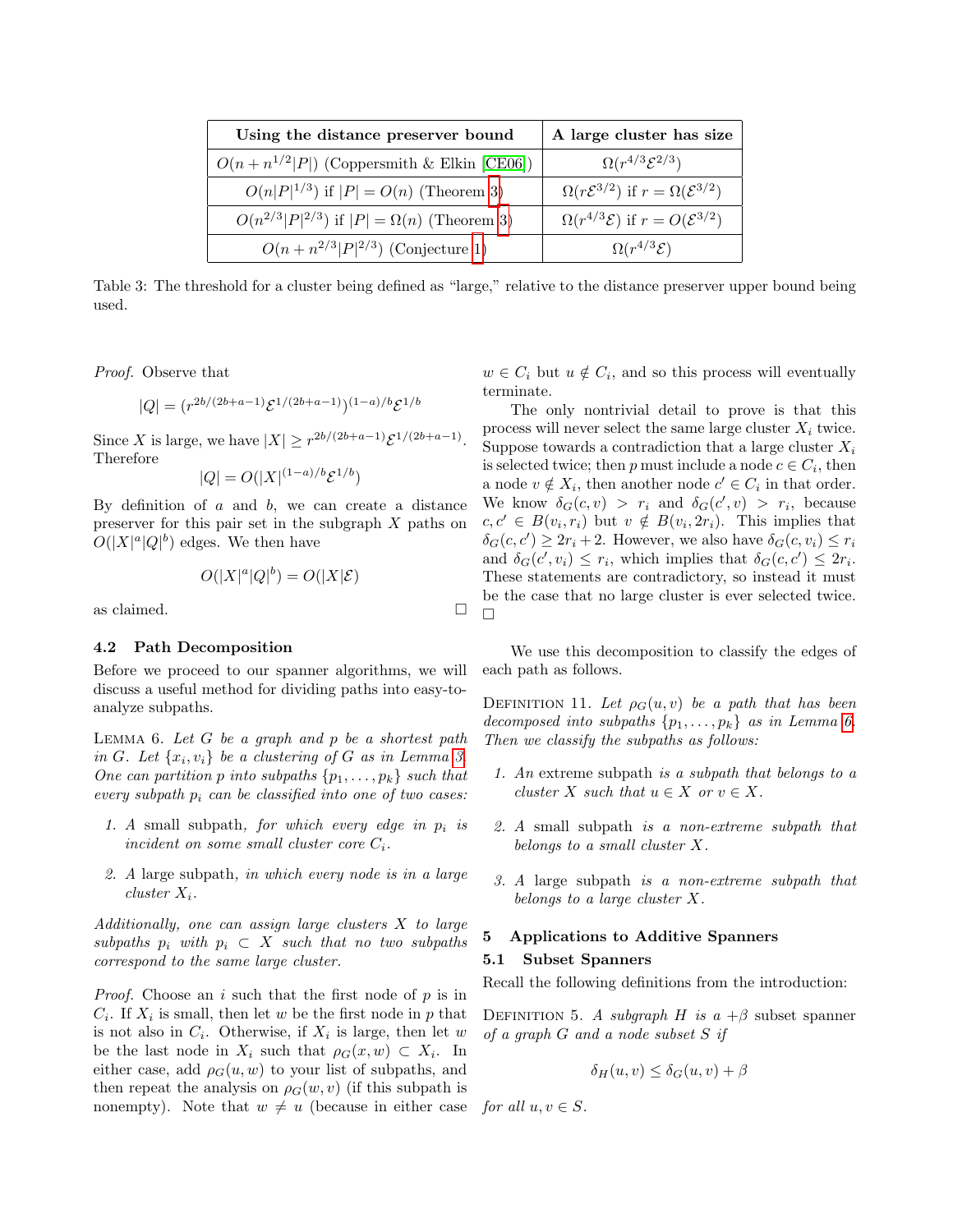| Algorithm 1: subspan $(G, S, d > 0)$                                                                                                                                                                                       |
|----------------------------------------------------------------------------------------------------------------------------------------------------------------------------------------------------------------------------|
| <b>1</b> Initialize H to be a $\log n$ multiplicative                                                                                                                                                                      |
| spanner of $G$ :                                                                                                                                                                                                           |
| <b>2</b> for each pair $s_1, s_2 \in S$ (in some fixed order) do                                                                                                                                                           |
|                                                                                                                                                                                                                            |
| 3<br>$\begin{array}{c c c c c c c c} \text{if} & \delta_H(s_1, s_2) > \delta_G(s_1, s_2) + n^d \text{ then} \\ \text{if} & \text{Add all edges in } \rho_G(s_1, s_2) \text{ to } H; \\ \text{if} & \text{end} \end{array}$ |
| end                                                                                                                                                                                                                        |
| 6 end                                                                                                                                                                                                                      |
| 7 return $H$ :                                                                                                                                                                                                             |

<span id="page-10-0"></span>We will use Algorithm [1](#page-10-0) to generate our subset spanners. It is trivially true that the output of this algorithm is a  $+n^d$  subset spanner of  $G, S$ ; we omit this proof. We will now prove an upper bound on the number of edges in the graph  $H$  returned by this algorithm.

Overview of the Edge Bound. Take the set  $S \times \{X_i\}$ , where  $X_i$  are clusters in some clustering of G. Think of each element of this set as "unmarked." Whenever we add a shortest path to  $H$  with endpoint  $s \in S$  that intersects a certain cluster X, we then "mark" the pair  $(s, X)$ . Whenever we add a path  $\rho_G(s_1, s_2)$  to H, each cluster that intersects  $\rho_G(s_1, s_2)$ will be marked along with either  $s_1$  or  $s_2$ , because otherwise we have already accurately spanned the pair  $(s_1, s_2)$ .

We then argue that (1) not very many of the edges in  $H$  are added by extreme subpaths,  $(2)$  the total cost of the small subpaths can be bounded by our distance preserver reduction (see Lemma [4](#page-8-0) or Figure [5\)](#page-16-0), and (3) we only add  $|S|$  large subpaths per large cluster, and so the total cost of the large subpaths can be bounded by Lemma [5.](#page-8-1)

We will now proceed with the proof.

<span id="page-10-1"></span>LEMMA 7. Let  $\{v_i, r_i\}$  be a clustering of G as in Lemma [3,](#page-7-1) with parameter r chosen such that  $\max r_i \leq$ i  $n^d/(8 \log n)$  (so  $r = n^{d - o(1)}$ ). For each cluster  $X_i$ , Algo-rithm [1](#page-10-0) will add at most  $|S|$  paths to H that are incident on  $X_i$ .

*Proof.* Consider each pair  $s_1, s_2 \in S$  in turn. Let p be any shortest path between  $s_1$  and  $s_2$  in  $G$ , and let  $\{p_1, \ldots, p_k\}$  be a decomposition of p as in Lemma [6.](#page-9-0) First, suppose that for some cluster  $X_i$ , we have already added shortest paths to H with endpoints  $s_1$  and  $s_2$  that intersect  $X_i$ . In this case, we claim that we already have  $\delta_H(s_1, s_2) \leq \delta_G(s_1, s_2) + n^d$ , and therefore, we will skip adding  $\rho_G(s_1, s_2)$  to H in the algorithm. To see this, let  $x_1, x_2 \in X_i$  such that there is a shortest path between the pairs  $s_1, x_1$  and  $s_2, x_2$  already in H. By the triangle inequality, we have:

$$
\delta_H(s_1, s_2) \le \delta_H(s_1, x_1) + \delta_H(x_1, x_2) + \delta_H(x_2, s_2)
$$

$$
\delta_H(s_1, s_2) \le \delta_G(s_1, x_1) + (n^d/2) + \delta_G(x_2, s_2)
$$

Let  $x_3$  be any node in  $X_i$  intersected by p. Then

$$
\delta_H(s_1, s_2) \leq (\delta_G(s_1, x_3) + n^d/(8 \log n)) + n^d/2
$$
  
+  $(\delta_G(x_3, s_2) + n^d/(48 \log n))$   
 $\delta_H(s_1, s_2) \leq \delta_G(s_1, s_2) + n^d$ 

Therefore, each time we add a path  $\rho_G(s_1, s_2)$  to H, for each cluster  $X_i$  intersected by  $\rho_G(s_1, s_2)$ , we know that  $\rho_G(s_1, s_2)$  is either (1) the first path with endpoint  $s_1$  that intersects  $X_i$  added to H. The lemma follows.  $\Box$ 



Figure 7: A graphical depiction of the proof of Lemma [7.](#page-10-1)

<span id="page-10-2"></span>THEOREM 4. For any constant  $d > 0$ , all graphs G and node subsets S have  $a + O(n^d)$  subset spanner on  $|E(H)| = \tilde{O}(n) + |S|^{(2b+a-1)/2} n^{1-d(1-a)+o(1)}$  edges.

*Proof.* It is well known that all *n*-node graphs have an  $\log n$  multiplicative spanner with  $O(n)$  edges.

The remaining edges in  $H$  are all the result of adding paths  $\rho_G(u, v)$ . One again let  $\{v_i, r_i\}$  be a clustering of  $G$  with parameter  $r$  chosen such that  $\max r_i \leq n^d/(8 \log n)$  (so  $r = n^{d - o(1)}$ ). Each of our  $\sum_{i=1}^{n}$  and be decomposed over this clustering. We will say that an edge  $e \in H$  is extreme, small, or large depending on whether the decomposed subpath  $p_i$  that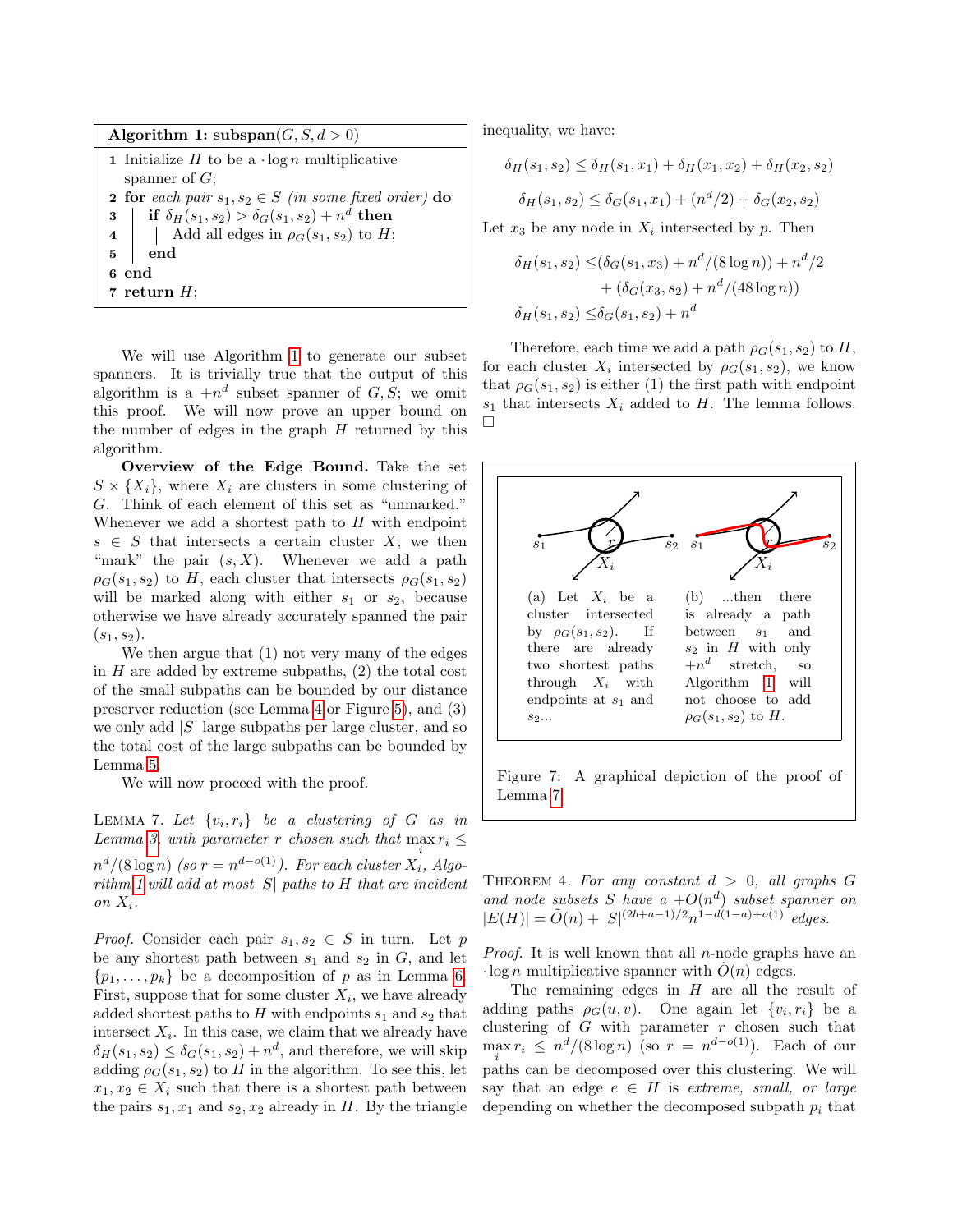first added  $e$  to  $H$  is classified as extreme, small, or large as in Definition [11.](#page-9-1)

We will now count the three types of edges separately.

Extreme Edges. Since there is a  $\log n$  multiplicative spanner already in  $H$ , and every path  $p$  added to H is not spanned up to  $+n^d$  accuracy at the time it is added, we know that p is missing at least  $n^d/\log n$  edges in total. Each cluster has radius at most  $n^d/(8 \log n)$ , so jointly, the two clusters in which  $p$  begins and ends contribute at most  $n^d/(2 \log n)$  of these missing edges. So at most half of the total edges in  $H$  fall into this category. It therefore suffices to prove the edge bound for the other two types of edges.

**Small Edges.** For each small edge e, we know that  $e$  was a part of a subpath  $p_i$  owned by a small cluster  $X_i$ , and that  $p_i$  was a part of a larger path  $\rho_G(u, v)$ that did not start or end in  $X_i$ . Choose  $\bar{r}_i$  as in Lemma [4;](#page-8-0) then there are nodes  $x \neq x' \in B_{=}(v_i, \bar{r}_i) \cap p$  such that  $x, x' \in \rho_G(u, v)$  and e is between x and x' in  $\rho_G(u, v)$ . Therefore,  $e \subset \rho_{X_i}(x, x')$ . We can then cover all small edges belonging to  $X_i$  using a single distance preserver on  $B=(v_i, \bar{r}_i)$  within the subgraph  $B_{\leq}(v_i, \bar{r}_i)$ . By Lemma [4,](#page-8-0) with the proper tiebreaking scheme, this requires  $O(|B_{\leq}(v_i, \bar{r}_i)|\mathcal{E})$  edges. So the total number of small edges in the entire graph is

$$
\sum_{i \mid X_i \text{ is small}} O(|B_{\leq}(v_i, \bar{r}_i)|\mathcal{E}) = \mathcal{E} \sum_{X_i \text{ is small}} O(|X_i|)
$$

$$
= \tilde{O}(n\mathcal{E})
$$

where again the last equality follows from Lemma [3.](#page-7-1)

**Large Edges.** For each path  $\rho_G(s_1, s_2)$  added to  $H$  by Algorithm [1,](#page-10-0) when we decompose these paths as in Lemma [6,](#page-9-0) we know from Lemma [7](#page-10-1) that a total of  $|S|$ or fewer subpaths will be assigned to each large cluster. By Lemma [5,](#page-8-1) with the proper tiebreaking scheme, the total number of distinct edges contained in the paths belonging to a single large cluster  $X_i$  is only  $O(|X_i|\mathcal{E}),$ so long as

$$
|S| = O(r^{2(1-a)/(2b+a-1)} \mathcal{E}^{2/(2b+a-1)})
$$

Some algebraic manipulation gives:

$$
|S|^{(2b+a-1)/2} = O(r^{1-a}\mathcal{E})
$$
  

$$
|S|^{(2b+a-1)/2}nr^{a-1} = O(n\mathcal{E})
$$

Recall that  $r = n^{d - o(1)}$ , so

$$
|S|^{(2b+a-1)/2}n^{1+o(1)-d(1-a)} = O(n\mathcal{E})
$$

So if this condition holds, then the total number of large edges in  $H$  is:

$$
\sum_{X_i \text{ is large}} O(|X_i|\mathcal{E}) = \mathcal{E} \sum_{X_i \text{ is large}} O(|X_i|)
$$

$$
= O(\sum_i |X_i|)
$$

$$
= \tilde{O}(n\mathcal{E})
$$

where the last equality follows from Lemma [3.](#page-7-1)

**Total.** The total number of edges in  $H$  is then  $2 \cdot (\tilde{O}(n\mathcal{E}) + \tilde{O}(n\mathcal{E})) = \tilde{O}(n\mathcal{E}),$  assuming from the first case that

$$
|S|^{(2b+a-1)/2}n^{1+o(1)-d(1-a)} = O(n\mathcal{E})
$$

We conclude that the total number of edges in  $H$  is  $|S|^{(2b+a-1)/2}n^{1+o(1)-d(1-a)}$ .

#### 5.2 Standard Spanners

Recall the following definition from the introduction:

DEFINITION 3. [Additive spanner] A subgraph  $H$  is a  $+\beta$  spanner of a graph G if

$$
\delta_H(u, v) \le \delta_G(u, v) + \beta
$$

for all  $u, v \in V$ .

In other words, an additive spanner is a subset spanner with  $S = V$ .

We generate our spanners using Algorithm [2.](#page-12-0)

<span id="page-11-0"></span>LEMMA 8. The output of Algorithm [2](#page-12-0) is a  $+O(n^d)$ spanner of G.

*Proof.* Consider each pair  $u, v \in V$ . If we decided not to add paths  $\rho_G(u, x_u)$  and  $\rho_G(v, x_v)$ , then it must be the case that  $\delta_H(u, v) \leq \delta_G(u, v) + n^d$ . If we did add paths  $\rho_G(u, x_u)$  and  $\rho_G(v, x_v)$ , then let  $s_u$  be the node in S within distance  $n^d$  of  $x_u$ , and let  $s_v$  be the same for  $x_v$ . From the triangle inequality, we have:

$$
\delta_H(u, v) \leq \delta_H(u, x_u) + \delta_H(x_u, s_u) + \delta_H(s_u, s_v) + \delta_H(s_v, x_v) + \delta_H(x_v, v)
$$

We know that  $\delta_G(x_u, s_u) \leq n^d/\log n$ . We have a  $\log n$  multiplicative spanner of G in H, so that gives  $\delta_H(x_u, s_u) \leq n^d$ . The same argument holds for  $\delta_H(x_v, s_v)$ . Additionally, due to our subset spanner, we have  $\delta_H(s_u, s_v) \leq \delta_G(s_u, s_v) + n^d$ . We then have:

$$
\delta_H(u,v) \le \delta_G(u,x_u) + n^d + \delta_G(s_u,s_v) + n^d + \delta_G(x_v,v)
$$

By the triangle inequality, we have  $\delta_G(s_u, s_v) \leq$  $\delta_G(x_u, x_v) + O(n^d)$ . Therefore,

$$
\delta_H(u, v) \le \delta_G(u, x_u) + \delta_G(x_u, x_v) + \delta_G(x_v, v) + O(n^d)
$$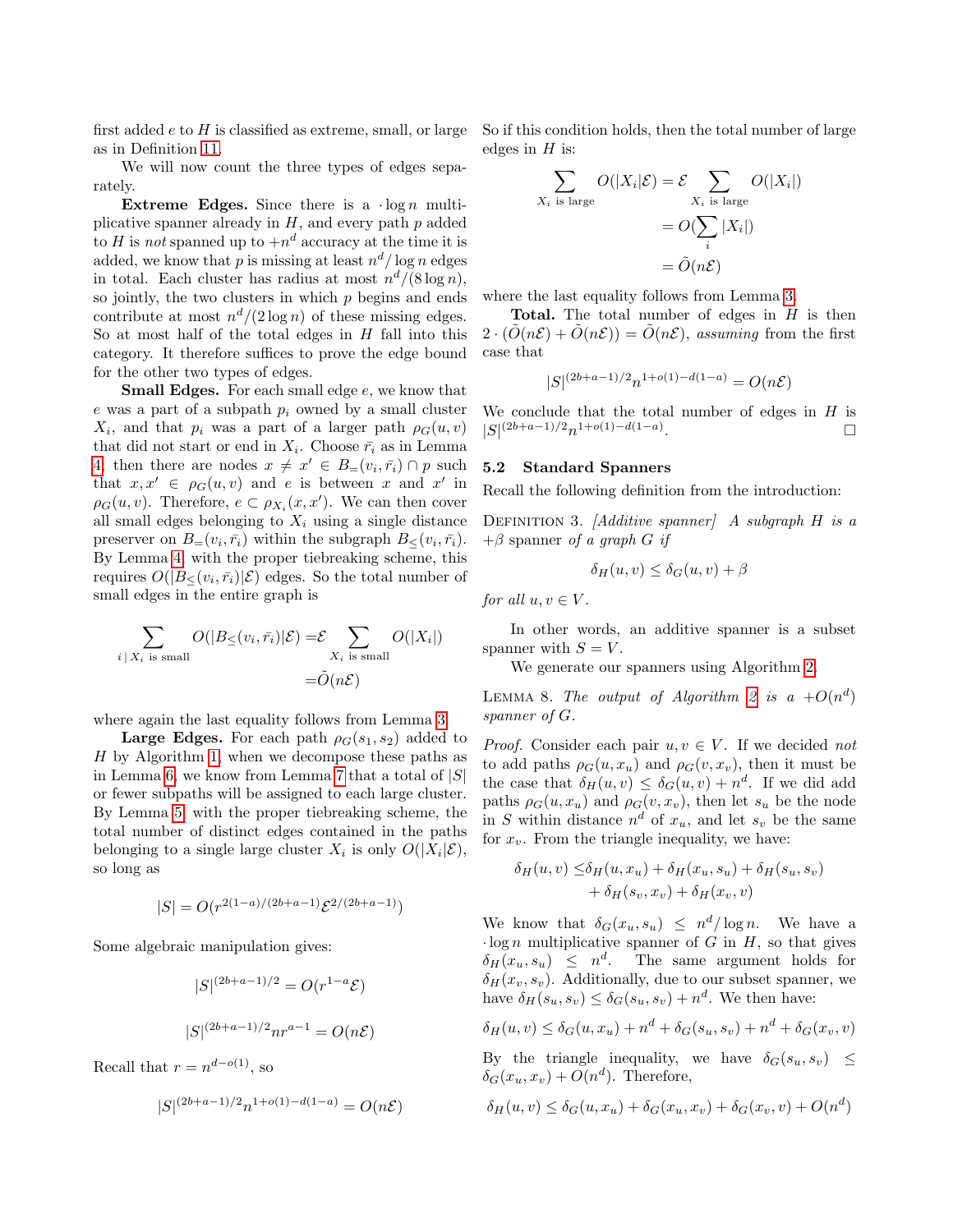Algorithm 2:  $\text{span}(G, d)$ 1 Initialize  $H$  to be a  $\log n$  multiplicative spanner of  $G$ ; 2 Let  $\mathcal{E} = n^{(a+2b-1)/(a+2b+1)-d(10b-a+1)/(3(a+2b+1))};$  $\bf 3$  Let  $S$  be a random sample of  $\Theta(\log n\cdot$  $n^{1-d(2b-a+1)/(2b+a-1)}/\mathcal{E}^{(3-2b-a)/(2b+a-1)})$ nodes in  $G$  // The size of the constant in the  $\Theta$  determines the probability of the algorithm being correct 4 Add a  $+n^d$  subset spanner of  $G, S$  to  $H$ ; 5 for each pair  $u, v \in V$  such that  $\delta_H(u,v) > \delta_G(u,v) + 8n^d$  do 6 Let  $x_u$  be the first node in  $\rho_G(u, v)$  with the property that there exists  $s \in S$  with  $\delta_G(s, x_u) \leq n^d / \log n$  and let  $x_v$  be the last such node; 7 Add  $\rho_G(u, x_u)$  and  $\rho_G(v, x_v)$  to H; 8 end 9 return  $H$ ;

<span id="page-12-0"></span>Since  $x_u, x_v$  lie on  $\delta_G(u, v)$ , this implies

 $\delta_H(u, v) \leq \delta_G(u, v) + O(n^d)$ 

We now need to prove the edge bound.

Overview of the Edge Bound. For each of the paths  $\rho_G(u, x_u)$  that we add to H, we can bound the cost of its extreme subpaths and its small subpaths exactly like we did in our subset spanner. The only challenging part of this proof is the bound on the cost of the large subpaths. Think about a specific large cluster  $X$ . If it contains only a few large subpaths, then we can upper bound its density using Lemma [5.](#page-8-1) If it contains many large subpaths, then we can argue that the average cost of one of these large subpaths is fairly small. We then make another distinction: a heavy subpath is one that contributes a lot of edges to  $X$ , and a *light* subpath is one that is fairly cheap to add to X. Heavy subpaths are rare, and so they don't contribute very many edges in total. Light subpaths mean that the path has lots of nodes in its neighborhood (all of  $X$ ) for a relatively small number of missing edges; therefore, by the time the path is missing  $\Theta(n^d)$  edges, its neighborhood is very large. That makes it likely that there is a node  $s \in S$  in this neighborhood.

We will now start to prove the bound more formally. First, we make the following refinement of Definition [11:](#page-9-1) DEFINITION 12. Let  $H \subset G$ . We say that a large subpath p, owned by large cluster  $X$ , is a heavy subpath if the number of edges in p but not H is at least

<span id="page-12-2"></span> $|X|^{(b+a-1)/b} \mathcal{E}^{(b-1)/b}$ 

Otherwise, p is a light subpath.

The purpose of this definition is:

LEMMA 9. There exists a tiebreaking scheme  $\rho_G$  such that the following statement is true:

Let  $H \subset G$ . Let  $Q$  be a sequence of node pairs that are all contained in the same large cluster X. Suppose we add  $\rho_X(q)$  to H in some order for all  $q \in Q$ . Then only  $O(|X|\mathcal{E})$  edges will be added to H by a heavy path.

*Proof.* When you consider a certain pair  $q \in Q$ , if there exists a light shortest path between its endpoints, then add that particular path to  $H$ ; this pair q then does not contribute any edges to the heavy path edge count.

We are left to bound the edges only of those pairs whose path is heavy; suppose there are  $h$  such pairs in total. We will next prove that  $h = O(|X|^{(1-a)/b} \mathcal{E}^{1/b}$ . Suppose otherwise, towards a contradiction (so  $h =$  $\omega(|X|^{(1-a)/b}\mathcal{E}^{1/b})$ . Choose  $\rho_X$  to implement a distance preserver on  $O(|X|^a h^b)$  edges on these pairs. The average number of edges contributed by each pair is  $O(|X|^a/h^{1-b})$ , which is

$$
O(|X|^a/\omega((|X|^{(1-a)/b}\mathcal{E}^{1/b})^{1-b}))
$$
  

$$
o(|X|^a/(|X|^{(1-b)(1-a)/b}\mathcal{E}^{(1-b/b)}))
$$
  

$$
o(|X|^{(b+a-1)/b}\mathcal{E}^{(b-1)/b}
$$

Note that this is smaller than the threshold for a path to be heavy. This implies that one of our "heavy" pairs is in fact light – a contradiction. Therefore,  $h = O(|X|^{(1-a)/b} \mathcal{E}^{1/b}).$ 

Now, the cost of a distance preserver on this number of pairs is

<span id="page-12-1"></span>
$$
O(|X|^a(|X|^{(1-a)/b}\mathcal{E}^{1/b})^b) = O(|X|\mathcal{E})
$$

edges, which proves the lemma.

 $\Box$ 

We need one more technical lemma:

LEMMA 10. In Algorithm [2,](#page-12-0) whenever we add  $\rho_G(u, x_u)$ and  $\rho_G(v, x_v)$  to H for some pair  $u, v \in V$ , there are at least  $n^2/\log n$  edges missing from H in  $\rho_G(u, x_u) \cup$  $\rho_G(v, x_v)$ .

*Proof.* Suppose towards a contradiction that  $\rho_G(u, x_u) \cup$  $\rho_G(v, x_v)$  are missing at most  $n^d/\log n$  edges in H. By the triangle inequality, we have:

$$
\delta_H(u, v) \leq \delta_H(u, x_u) + \delta_H(x_u, s_u) + \delta_H(s_u, s_v)
$$
  
+  $\delta_H(s_v, x_v) + \delta_H(x_v, v)$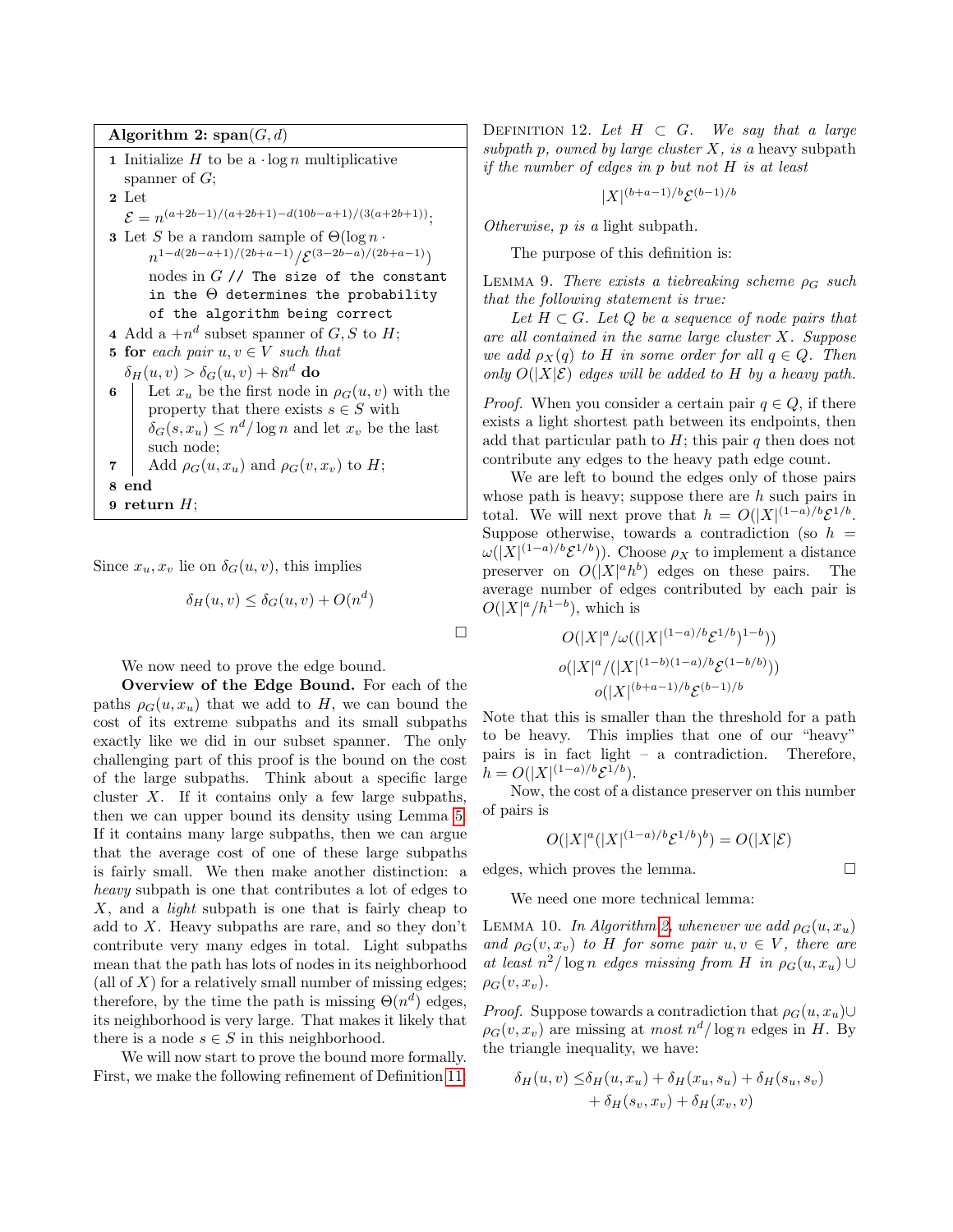Since H contains a  $\log n$  spanner of G, our hypothesis implies that  $\delta_H(u, x_u) + \delta_H(v, x_v) \leq \delta_G(u, x_u) +$  $\delta_G(v, x_v) + n^d$ . Similarly,  $\delta_H(x_u, s_u) \leq \delta_G(x_u, s_u) +$  $n^d$ , since the distance between  $x_u$  and  $s_u$  is at most  $n^d/\log n$  (and similar for  $\delta_H(x_v, s_v)$ ). Finally, we have  $\delta_H(s_u, s_v) \leq \delta_G(s_u, s_v)$ , because H contains a  $+n^d$  subset spanner of S. We now have

$$
\delta_H(u, v) \leq (\delta_G(u, x_u) + \delta_G(v, x_v) + n^d) + (\delta_G(x_u, s_u) + n^d) + (\delta_G(s_u, s_v) + n^d) + (\delta_G(s_v, x_v) + n^d) \delta_H(u, v) \leq \delta_G(u, x_u) + \delta_G(x_u, s_u) + \delta_G(s_u, s_v) + \delta_G(s_v, x_v) \text{Substit}
$$

$$
+ \delta_G(x_v, v) + 4n^d
$$

Another application of the triangle inequality gives that  $\delta_G(x_u, s_u) + \delta_G(s_u, s_v) + \delta_G(s_v, x_v) \leq \delta_G(x_u, x_v) +$  $n^d$ . We then have

$$
\delta_H(u, v) \leq \delta_G(u, x_u) + \delta_G(x_u, s_u) + \delta_G(s_u, s_v)
$$

$$
+ \delta_G(s_v, x_v) + \delta_G(x_v, v) + 5n^d
$$

$$
\delta_H(u, v) \leq \delta_G(u, v) + 5n^d
$$

and so the pair  $u, v$  has already been spanned accurately enough, and so we will not add  $\rho_G(u, x_u)$  or  $\rho_G(v, x_v)$ to H. This is a contradiction, and so it must be the case that  $\rho_G(u, x_u) \cup \rho_G(v, x_v)$  is missing more than  $n^d / \log n$ edges in  $H$ .

<span id="page-13-0"></span>We can now prove:

LEMMA 11. For all  $G$ , there is a tiebreaking scheme  $\rho_G$  such that Algorithm [2](#page-12-0) returns a graph on  $n^{1+o(1)+(a+2b-1)/(a+2b+1)-d(10b-a+1)/(3(a+2b+1))}$  edges.

Proof. Recall that

$$
\mathcal{E} = n^{(a+2b-1)/(a+2b+1)-d(10b-a+1)/(3(a+2b+1))}
$$

and so it suffices to prove that there are  $n^{1+o(1)}\mathcal{E}$  edges in the graph returned by Algorithm [2.](#page-12-0)

Once again, the  $\log n$  multiplicative spanner costs only  $\tilde{O}(n)$  edges. The total cost of the subset spanner, implemented with Theorem [4,](#page-10-2) is

$$
n^{1-d/3}(\Omega(\log n \cdot n^{1-d(2b-a+1)/(2b+a-1)})
$$

$$
\mathcal{E}^{(3-2b-a)/(2b+a-1)}))^{1/2}
$$

$$
\tilde{\Omega}(n^{1-d/3}(n^{1/2-d(2b-a+1)/(2(2b+a-1))}/\mathcal{E}^{(3-2b-a)/(2(2b+a-1))}))
$$

One can verify that

$$
n\mathcal{E} = n^{1-d/3} \cdot (n^{1/2-d(2b-a+1)/(2(2b+a-1))}/\mathcal{E}^{(3-2b-a)/(2(2b+a-1))})
$$

as follows:

$$
\mathcal{E}^{1+(3-2b-a)/(2(2b+a-1))} =
$$
\n
$$
n^{-d/3} (n^{1/2-d(2b-a+1)/(2(2b+a-1))})
$$
\n
$$
\mathcal{E}^{(1+2b+a)/(2(2b+a-1))} =
$$
\n
$$
n^{1/2-d(1/3+(2b-a+1)/(2(2b+a-1)))}
$$
\n
$$
\mathcal{E}^{(1+2b+a)} = n^{(2b+a-1)-d(2(2b+a-1)/3+(2b-a+1))}
$$
\n
$$
\mathcal{E}^{(1+2b+a)} = n^{(2b+a-1)-d \cdot (10b-a+1)/3}
$$

tuting in

$$
\mathcal{E} = n^{(a+2b-1)/(a+2b+1)-d(10b-a+1)/(3(a+2b+1))}
$$

we get

$$
n^{(a+2b-1)-d(10b-a+1)/3}=n^{(2b+a-1)-d\cdot(10b-a+1)/3}
$$

which is true, and so the subset spanner fits within our edge budget. We now need to bound the edges added by paths  $\rho_G(u, x_u)$  and  $\rho_G(v, x_v)$ . We will imagine a clustering  $\{x_i, v_i\}$  of G with r chosen such that  $\max_i r_i \leq$ 

 $n^d/(32 \log n)$ . Once again, we will say that an edge is Extreme/Small/Large (and that a large edge is heavy or light) based on the classification of the subpath of  $\rho_G(u, x_u)$  that first added this edge to H. We will again count each edge type separately.

**Extreme Edges.** There are at most  $n^2/(2 \log n)$ extreme edges in  $\rho_G(u, x_u) \cup \rho_G(v, x_v)$  (they belong to four clusters - at the beginning and end of  $\rho_G(u, x_u)$  and  $\rho_G(v, x_v)$  - and each cluster has diameter  $n^d/(8 \log n)$ ). Further, from Lemma [10,](#page-12-1) we know that  $\rho_G(u, x_u)$  ∪  $\rho_G(v, x_v)$  is missing at least  $n^2/\log n$  edges.

We conclude that only a constant fraction of the total edges in H are extreme, and so it suffices to prove our edge bound for the remaining cases.

Small Edges. This case is identical to the Small Edges case in Theorem [4.](#page-10-2)

Large Edges. Large edges can be either heavy or light. By Lemma [9,](#page-12-2) each large cluster owns only  $O(|X_i|\mathcal{E})$  heavy edges, and so the total number of heavy edges is

$$
\sum_{X_i \text{ is large}} O(|X_i|\mathcal{E}) = \mathcal{E} \sum_{X_i \text{ is large}} |X_i| = \tilde{O}(n\mathcal{E})
$$

To bound the number of light edges, we will argue that there are more heavy edges than there are light edges and so the same bound applies. To see this, assume towards a contradiction that there are more light edges than heavy edges. We know that at least  $n^d/\log n$ edges are missing in  $\rho_G(u, x_u) \cup \rho_G(v, x_v)$ . Suppose at least half these edges are light, and let  $\mathcal L$  be the set of large clusters that own a light subpath of  $\rho_G(u, x_u)$  or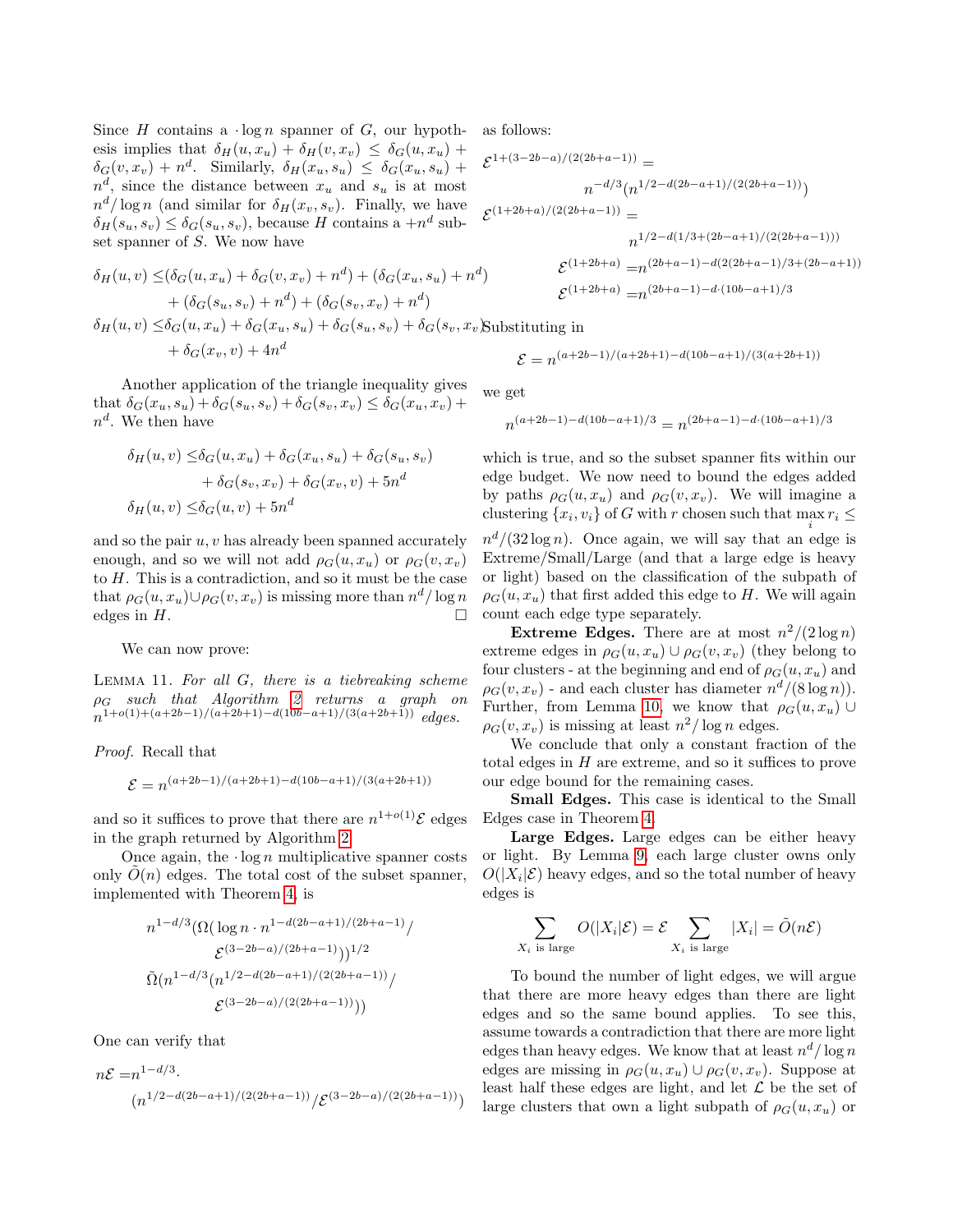$\rho_G(v, x_v)$ . Suppose that all the clusters in  $\mathcal L$  have the minimum possible size for a large cluster; that is, for all  $L \in \mathcal{L}$  we have  $|L| = r^{2b/(2b+a-1)} \mathcal{E}^{1/(2b+a-1)}$  (we will later show that this is a worst-case assumption). Then we have:

$$
|\mathcal{L}| \ge \frac{n^d}{2\log n} / (r^{2b/(2b+a-1)} \mathcal{E}^{1/(2b+a-1)})^{(b+a-1)/b} \mathcal{E}^{(b-1)/b})
$$

$$
|\mathcal{L}| \ge \frac{n^d}{2 \log n} / (r^{2(b+a-1)/(2b+a-1)} \mathcal{E}^{(b+a-1)/(b(2b+a-1))})
$$
  

$$
\mathcal{E}^{(b-1)/b})
$$

$$
|\mathcal{L}| \ge \frac{n^d}{2\log n} / (r^{2(b+a-1)/(2b+a-1)} \mathcal{E}^{(2b+a-2)/(2b+a-1)})
$$

And so

$$
\sum_{L \in \mathcal{L}} |L| \ge \frac{n^d}{2 \log n} / (r^{2(b+a-1)/(2b+a-1)} \mathcal{E}^{(2b+a-2)/(2b+a-1)}).
$$
  

$$
r^{2b/(2b+a-1)} \mathcal{E}^{1/(2b+a-1)}
$$

$$
\sum_{L \in \mathcal{L}} |L| \ge \frac{n^d}{2 \log n} \cdot r^{2(1-a)/(2b+a-1)} \mathcal{E}^{(3-2b-a)/(2b+a-1)}
$$

We have  $r = n^{d - o(1)}$ , so

$$
\sum_{L \in \mathcal{L}} |L| \ge n^{d(2b - a + 1)/(2b + a - 1) - o(1)} \mathcal{E}^{(3 - 2b - a)/(2b + a - 1)}
$$

Note that if our assumption fails  $-$  i.e. we have  $|L| \geq r^{2b/(2b+a-1)} \mathcal{E}^{1/(2b+a-1)}$  – then by convexity, our lower bound on  $\Sigma$ L∈L |L| can only become stronger and so this inequality will still hold.

Note, however, that the size of our random sample of  $S$  is

$$
\Omega(n\log n/(n^{d(2b-a+1)/(2b+a-1)-o(1)}\mathcal{E}^{(3-2b-a)/(2b+a-1)}))
$$

and therefore, with high probability, there is a node  $s \in S$  in some cluster  $L \in \mathcal{L}$ . This implies that there is a node  $s \in S$  within distance  $\langle n^d / \log n \rangle$  of some node  $w \in \rho_G(u, x_u) \cup \rho_G(v, x_v)$  – a contradiction. We then have that the number of light edges is strictly less than the number of heavy edges.

Total. This shows that the total number of edges in H is  $n^{1+o(1)}\mathcal{E}$ . By the previous discussion, we have set  $\mathcal E$  such that this bound suffices to prove the lemma.  $\Box$ 

Jointly, Lemmas [8](#page-11-0) and [11](#page-13-0) imply:

THEOREM 5. Let  $a, b$  be constants such that all graphs and pair sets have a distance preserver on  $O(n + n^a|P|^b)$ Then for any constant  $d > 0$ , all graphs have  $+O(n^d)$  spanners on  $n^{1+o(1)+(a+2b-1)/(a+2b+1)-d(10b-a+1)/(3(a+2b+1))}$  edges.

#### References

- <span id="page-14-14"></span>[ACIM99] D. Aingworth, C. Chekuri, P. Indyk, and R. Motwani. Fast estimation of diameter and shortest paths (without matrix multiplication). SIAM J. Comput., 28:1167–1181, 1999.
- <span id="page-14-12"></span> $[ADD<sup>+</sup>93]$  I. Althöfer, G. Das, D. Dobkin, D. Joseph, and J. Soares. On sparse spanners of weighted graphs. Discrete & Computational Geometry, 9:81–100, 1993.
- <span id="page-14-3"></span>[AP92] B. Awerbuch and D. Peleg. Routing with polynomial communication-space trade-off. SIAM Journal of Discrete Math, pages 5(2): 151–162, 1992.
- <span id="page-14-0"></span>[BCE03] B. Bollobás, D. Coppersmith, and M. Elkin. Sparse distance preservers and additive spanners. Proc. 14th SODA, pages 414–423, 2003.
- <span id="page-14-8"></span>[BK06] S. Baswana and T. Kavitha. Faster algorithms for approximate distance oracles and all-pairs small stretch paths. Proc. 47th FOCS, pages 591–602, 2006.
- <span id="page-14-16"></span>[BKMP05] S. Baswana, T. Kavitha, K. Mehlhorn, and S. Pettie. New constructions of  $(\alpha, \beta)$ -spanners and purely additive spanners. Proc. 16th SODA, pages 672–681, 2005.
- <span id="page-14-17"></span>[BKMP10] Surender Baswana, Telikepalli Kavitha, Kurt Mehlhorn, and Seth Pettie. Additive spanners and  $(\alpha, \beta)$ -spanners. ACM Transactions on Algorithms, 7(1):5, 2010.
- <span id="page-14-7"></span>[BS07] S. Baswana and S. Sen. A simple and linear time randomized algorithm for computing sparse spanners in weighted graphs. Journal of Random Structures and Algorithms 30, pages 4, 532–563, 2007.
- <span id="page-14-2"></span>[BW15] G. Bodwin and V. Vassilevska Williams. Very sparse additive spanners and emulators. Innovations in Theoretical Computer Science (ITCS), 2015.
- <span id="page-14-1"></span>[CE06] D. Coppersmith and M. Elkin. Sparse sourcewise and pairwise distance preservers. SIAM Journal on Discrete Mathematics, pages 463–501, 2006.
- <span id="page-14-18"></span>[CGK13] M. Cygan, F. Grandoni, and T. Kavitha. On pairwise spanners. Symposium on Theoretical Aspects of Computer Science (STACS), 2013.
- <span id="page-14-15"></span>[Che13] Shiri Chechik. New additive spanners. SODA, pages 498–512, 2013.
- <span id="page-14-4"></span>[Coh93] E. Cohen. Fast algorithms for constructing tspanners and paths with stretch t. Proc. 34th FOCS, 1993.
- <span id="page-14-5"></span>[Cow01] L. J. Cowen. Compact routing with minimum stretch. Journal of Algorithms, pages 28, 170–183, 2001.
- <span id="page-14-6"></span>[CW04] L. J. Cowen and C. G. Wagner. Compact roundtrip routing in directed networks. Journal of Algorithms, pages 50, 1, 79–95, 2004.
- <span id="page-14-11"></span>[DHZ96] Dorit Dor, Shay Halperin, and Uri Zwick. All pairs almost shortest paths. Proc. 37th FOCS, pages 452– 461, 1996.
- <span id="page-14-9"></span>[Elk05] M. Elkin. Computing almost shortest paths. ACM Trans. Algorithms, pages 1(2):283–323, 2005.
- <span id="page-14-10"></span>[Elk07] M. Elkin. A near-optimal distributed fully dynamic algorithm for maintaining sparse spanners. Proc. 26th PODC, pages 185–194, 2007.
- <span id="page-14-13"></span>[EP04] M. Elkin and D. Peleg.  $(1 + \epsilon, \beta)$ -spanner con-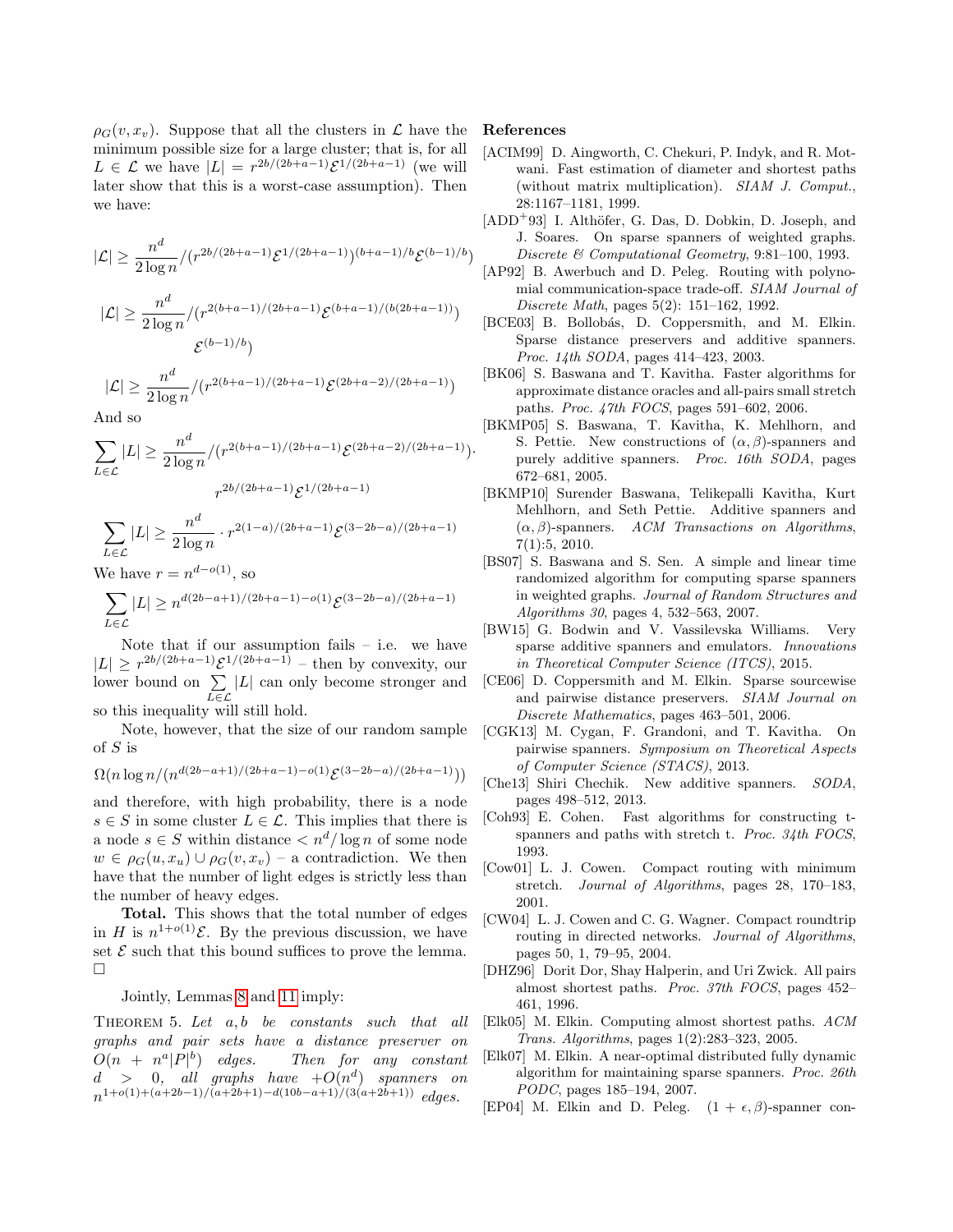structions for general graphs. SIAM J. Comput., 33(3):608–631, 2004.

- <span id="page-15-0"></span>[EP15] M. Elkin and S. Pettie. A linear size logarithmic stretch path-reporting distance oracle for general graphs. Proc. SODA, 2015.
- <span id="page-15-18"></span>[Erd64] P. Erdös. Extremal problems in graph theory. Theory of graphs and its applications, pages 29–36, 1964.
- <span id="page-15-7"></span>[EZ06] M. Elkin and J. Zhang. Efficient algorithms for constructing  $(1 + \epsilon, \beta)$ -spanners in the distributed and streaming models. Distributed Compting 18, pages 5, 375–385, 2006.
- <span id="page-15-8"></span>[FPZW04] A. M. Farley, A. Proskurowski, D. Zappala, and K. Windisch. Spanners and message distribution in networks. Discrete Applied Mathematics, pages 137(2):159–171, 2004.
- <span id="page-15-22"></span>[Kav15] T. Kavitha. New pairwise spanners. Proc. 42nd ICALP, 2015.
- <span id="page-15-17"></span>[Knu14] Mathias Bæk Tejs Knudsen. Additive spanners: A simple construction. Symposium and Workshop on Algorithm Theory (SWAT), pages 277–281, 2014.
- <span id="page-15-21"></span>[KV13] T. Kavitha and N. Varma. Small stretch pairwise spanners. Proc. 40th ICALP, 2013.
- <span id="page-15-13"></span>[LS91] Arthur L Liestman and Thomas C Shermer. Additive spanners for hypercubes. Parallel Processing Letters,  $1(01):35-42$ , 1991.
- <span id="page-15-14"></span>[LS93] Arthur L Liestman and Thomas C Shermer. Additive graph spanners. Networks, 23(4):343–363, 1993.
- <span id="page-15-20"></span>[Pet09] Seth Pettie. Low distortion spanners. ACM Transactions on Algorithms, 6(1), 2009.
- <span id="page-15-1"></span>[PR10] M. Pătrașcu and L. Roditty. Distance oracles beyond the thorup-zwick bound. Proc. 51st FOCS, 2010.
- <span id="page-15-10"></span>[PS89] D. Peleg and A. Schaffer. Graph spanners. Journal of Graph Theory, pages 13:99–116, 1989.
- <span id="page-15-2"></span>[PU89a] D. Peleg and J. D. Ullman. An optimal synchronizer for the hypercube. SIAM Journal of Computing, pages 18, 740–747, 1989.
- <span id="page-15-3"></span>[PU89b] D. Peleg and E. Upfal. A trade-off between space and efficiency for routing tables. Journal of the ACM, pages 36(3):510–530, 1989.
- <span id="page-15-12"></span>[RTZ05] L. Roditty, M. Thorup, and U. Zwick. Deterministic constructions of approximate distance oracles and spanners. Proc. 32nd ICALP, pages 261-272, 2005.
- <span id="page-15-4"></span>[RTZ08] L. Roditty, M. Thorup, and U. Zwick. Roundtrip spanners and roundtrip routing in directed graphs. ACM Trans. Algorithms, page 3(4): Article 29, 2008.
- <span id="page-15-11"></span>[RZ04] L. Roditty and U. Zwick. On dynamic shortest paths problems. Proc. 12th ESA, pages 580–591, 2004.
- <span id="page-15-9"></span>[ST04] D. A. Spielman and S. H. Teng. Nearly-linear time algorithms for graph partitioning, graph sparsification, and solving linear systems. STOC, 2004.
- <span id="page-15-5"></span>[TZ01] M. Thorup and U. Zwick. Compact routing schemes. Proc. 13th SPAA, pages 1–10, 2001.
- <span id="page-15-6"></span>[TZ05] M. Thorup and U. Zwick. Approximate distance oracles. Journal of the ACM 52, pages 1, 1–24, 2005.
- <span id="page-15-15"></span>[TZ06] M. Thorup and U. Zwick. Spanners and emulators with sublinear distance errors. Proc. 17th SODA, pages

802–809, 2006.

- <span id="page-15-19"></span>[Woo06] D. P. Woodruff. Lower bounds for additive spanners, emulators, and more. Proc. 47th FOCS, pages 389–398, 2006.
- <span id="page-15-16"></span>[Woo10] D. P. Woodruff. Additive spanners in nearly quadratic time. Proc. 37th ICALP, pages 463–474, 2010.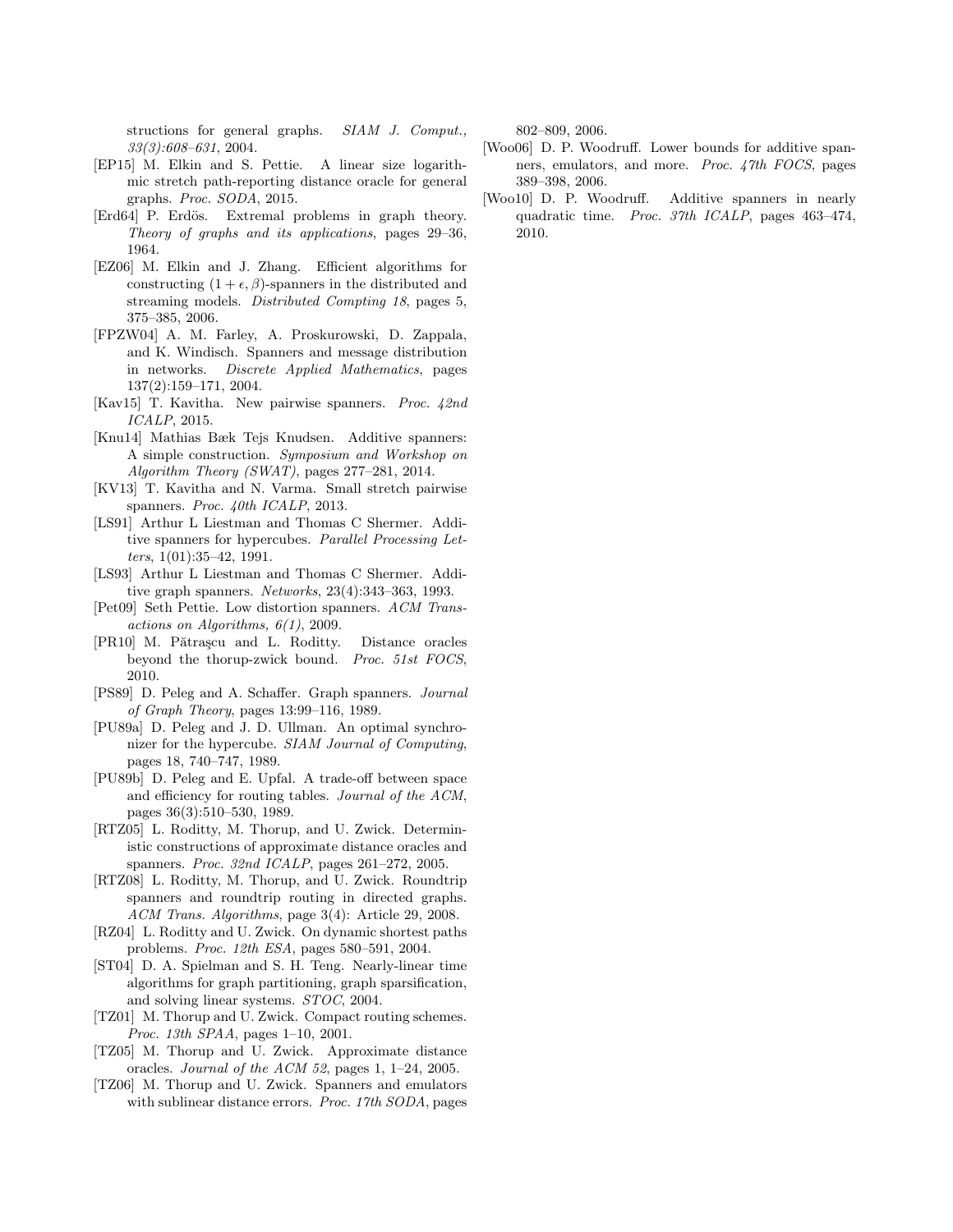<span id="page-16-0"></span>

Figure 5: A graphical depiction of the reduction between distance preservers and graph clustering.